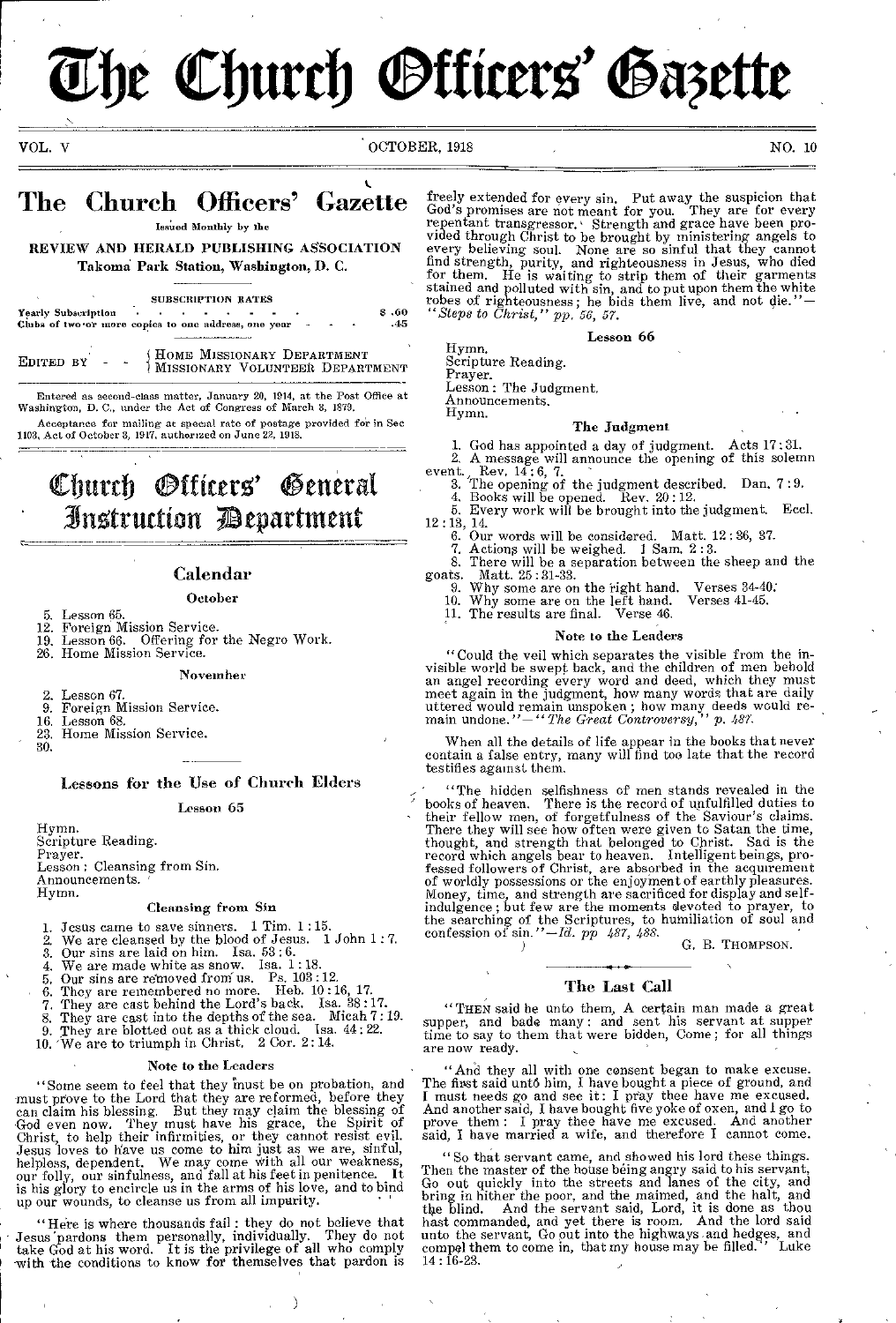This is a wonderful scripture and represents God's last and mightiest call to sinners. It seems that those who possess property and wealth and who enjoy the blessings of home and loved ones are largely unappreciative of God's goodness. They have their own plans for enjoyment, and these seem more desirable than the feast the Lord has promised. No greater insult could be given a host than to promise to attend such a banquet and then fail to put in an appearance.

"In the parable, the giver of the feast learned how his invitation had been treated, and 'being angry said to his servant, Go out quickly into the streets and lanes of the city, and bring in hither the poor, and the maimed, and the halt, and the blind.'

"The host turned from those who despised his bounty, and invited a class who were not full, who were not in possession of houses and lands. He invited those who were poor and hungry, and who would appreciate the bounties provided. 'The publicans and the harlots,' Christ said, 'go into the kingdom of God before you.' However wretched may be the specimens of humanity that men spurn and turn aside from, they are not too low, too wretched, for the notice and love of God. ' Christ longs to have careworn, weary, oppressed human beings come to him. He longs to give them the light and joy and peace that are to be found nowhere else. The veriest sinners are the subjects of his deep, earnest pity and love. He sends his Holy Spirit to yearn over them with tenderness, seeking to draw them to himself."—*"Christ's Object Lessons," pp. 225, 226.* 

Still there is room, and this last call is given: "Go out into the highways and hedges, and compel them to come in, that my house may be filled." Many jewels are to be found among this class. Many of these are in very humble circumstances, and because of this they are unnoticed by the world. Still they have honest hearts and are living up to all the light they have. They are longing for an increased knowledge of God. They are praying with tears that God will send them the blessing which by faith they discern afar off.

As stewards of the manifold grace of God we are to seek out these souls. We must visit them in their homes, and through the power of the Holy Spirit minister to their needs. We must study the Bible and pray with them. Light will spring up in their hearts, and many a poor, sin-sick soul will find deliverance from darkness.

"Christ will impart to his messengers the same yearning love that he himself has in seeking for the lost. We are not merely to say, ' Come.' There are those who hear the call, but their ears are too dull to take in its meaning. Their eyes are too blind to see anything good in store for them. Many realize their great degradation. They say, I am not fit to be helped, leave me alone. But the worker must not desist. In tender, pitying love, lay hold of the discouraged and helpless ones. Give them your courage, your hope, your strength. By kindness compel them to come. "Of some have compassion, making a difference : and others save with fear, pulling them out of the fire.'"— *"Christ's Object Lessons," pp. 235, 236,* 

"We are living in a time when the last message of mercy, the last invitation, is sounding to the children of men. The bommand, ' Go out into the highways and hedges,' is reaching its final fulfilment. To every soul Christ's invitation will be given. The messengers are saying,  $\mathcal{L}$ ome; for all things are now ready.' Heavenly angels are still working in cooperation with human agencies. The Holy Spirit is presenting every inducement to constrain you to come. Christ is watching for some sign that will betoken the removing of the bolts and the opening of the door of your heart for his entrance. Angels are waiting to bear the tidings to heaven that another lost sinner has been found. The hosts of heaven are waiting, ready to strike their harps, and to sing a song of rejoicing that another soul has accepted the invitation to the gospel feast. *"—Id., p. 287.* 

The Lord is counting on his church. Each has a place to fill and a part to act in God's great program. Divine aid is offered on acceptance of his conditions.

" Every church should seek for a revival of the missionary spirit. My brethren and sisters, in these times of doubt and unbelief, sinners will be converted only as the result of unusual efforts to give them a knowledge of Bible truth. You will seek 'in vain to convince others of the preciousness of Christ, so long as you fail to make a wise and 'diligent use of the agencies placed within your reach for the winning of souls. . . .

" When the churches become living, working agencies for the salvation of the perishing, the Holy Spirit will be given in answer to their sincere request. The truths of given in answer to their sincere request. God's Word will be regarded with new interest, and will be searched after as if they were fresh revelations from heaven. Envy, jealousy, evil-surmising, will cease. The study of the Word will absorb the mind, and its truths will feast the soul. . . The windows of heaven 'will be open for the outpouring of the latter rain."—Review and Herald, p. 4, Nov.<br>5, 1914.<br>F. W. PAAP. *5, 1914.* F. W. PAM',

#### Benefits of Church Organization

WHEN an individual member of the church begins to complain about not having his freedom, or liberty, it may safely be concluded that something is wrong with that individual himself. The trouble lies within his own breast, not with the church or its organization. When some local church avers that the conference organization infringes upon its sacred rights and liberties, it may safely/be concluded that the spirit of that church (usually found in its leader or in some leading brother or sister) is not right before God. The difficulty is in the church itself, and not with the conference organization that bands a given number of churches into conference fellowship. Nor is organization popedom. Heaven itself is closely organized. Lucifer fell out with that organization as soon as he let the thought of sin into his angel heart. People may fall out with church organization and discipline now by letting thoughts of sin into their human hearts.

It was during the Civil War when disorganization of the United States by certain States seceding from the Union was feared that the organization of the Seventh-day Adventist Church was perfected. It may be profitable to consider afresh those days of formation as given us by Elder J. N. Loughborough, in his little book entitled "The Church," pages 124, 125 :

"The summer of 1861 was not only important because of the Civil War in the United States, but many important moves were being considered in connection with the cause of truth. So important were the times that a second general gathering of our people that year was held in October. On the sixth day of the month the Michigan Conference was organized by the election of a chairman, a secretary, and an executive committee of three. By vote the conference recommended that the churches organize, adopting the following as a church covenant : 'We, the undersigned, hereby associate ourselves together as a church, taking the name of Seventhday Adventists, covenanting to keep the commandments of God, and the faith of Jesus Christ.' A committee was appointed to prepare an address formulating plans for organizing churches. This address appeared in the *Review* of Oct. 15, 1861.

"The plan and principles of organization set forth in the address mentioned in this chapter, are so well stated in an article from Elder James White, in the *Review* of Jan. 4, 1881, that we quote them here :

" Organization was designed to secure unity of action, and as a protection from imposture. It was never intended as a scourge to compel obedience, but, rather, for the protection of the people of God. Christ does not drive his people ; he calls them. . . .

" ' Christ never designed that human minds should be molded for heaven by the influence merely of other human minds. "The head of every man is Christ." His part is to lead, and to mold, and to stamp his own image upon the heirsof eternal glory. However important organization may be for the protection of the church, and to secure harmony of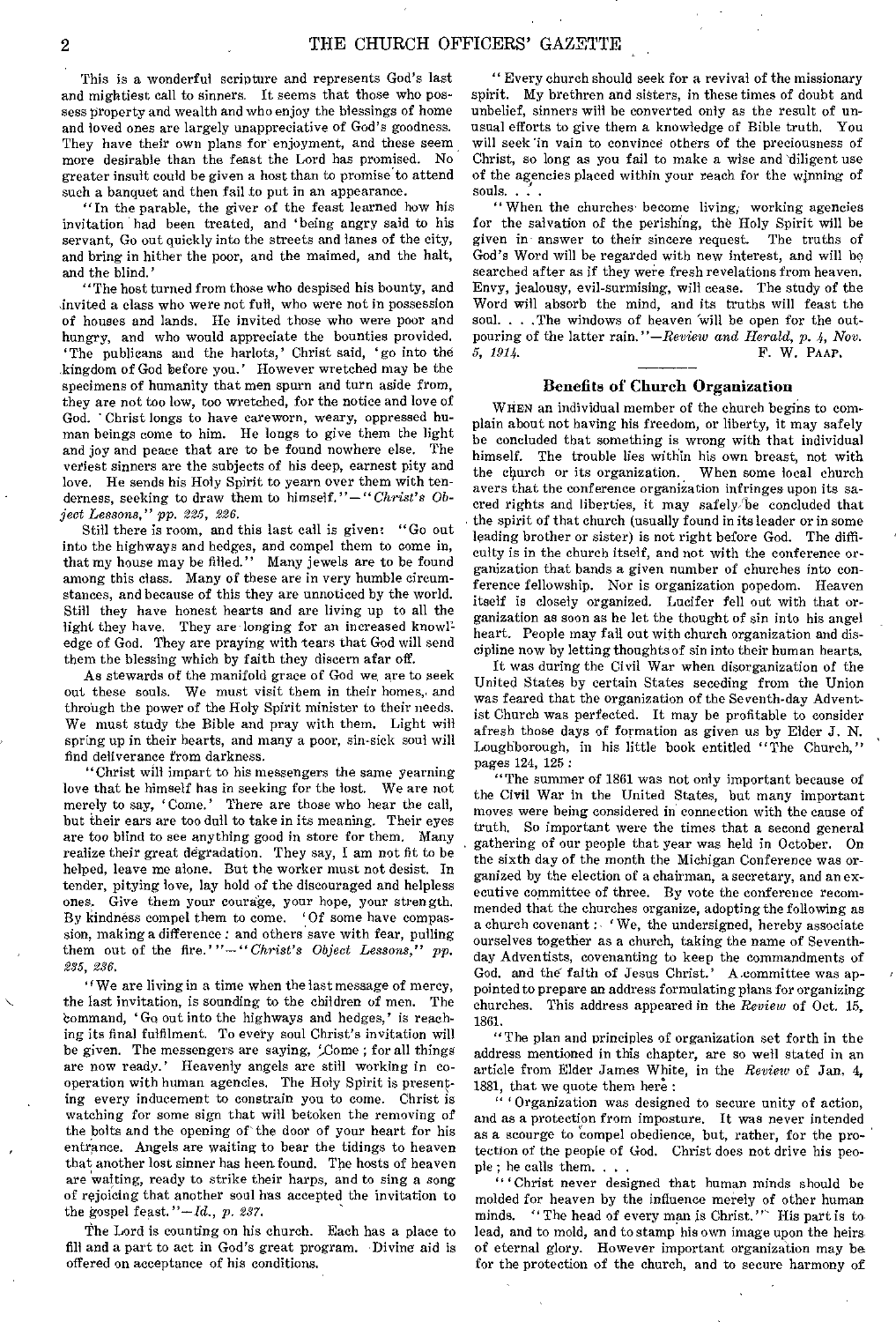ction, it must not come in to take the discipline from the ands of the Master...

" ' Those who drafted the form of organization adopted by •eventh-day Adventists, labored to incorporate into it, as ar as possible, the simplicity of expression and form found in he New Testament. The more of the spirit of the gospel manfested, and the more simple, the more efficient the system.

" ' The General Conference takes the general supervision f the work in all its branches, including State conferences. 'he State conference takes the supervision of all branches f the work in the State, including the churches in the State. ,nd the church is a body of Christians associated together zith the simple covenant to keep the commandments of God, nd the faith of Jesus.

"'The officers of a local church are servants of that hurch, and not lords, to rule over it with church force. " He hat is greatest among you shall be your servant." Matt. 3 :11. These officers should set examples of patience, watchulness, prayer, kindness, and liberality, to the members of he church, and should manifest a good degree of that love those they serve, exhibited in the life and teachings of our ,ord.' "

Since this was written the work has greatly increased, nd according to the instruction given by the Lord to Sister thite at and prior to the General Conference held in Battle ;reek in 1901, it was very definitely pointed out that further rganization must 'be perfected in order that the General onference might be relieved of some of its responsibility. s a result, union conferences were organized at that meting, to have supervision of certain groups of local eonsrences. Thus a simple, effective organization, under the irection of the Lord himself, has been established on earth. irst the local church, next the local conference, then the aion conference, and finally the General Conference. Thus le believers are banded together in keeping " the commandents of God, and the faith of Jesus," and in unitedly pressig the triumphs of the gospel into every land, to every tribe nd nation.

In this simple organization there is perfect freedom in hrist Jesus for every loyal believer; his liberties are not irtailed. But it is hard for turbulent, restive, self-willed hirits long to maintain connection in a perfect organization ce this. It was so in heaven. It is so on earth. But the ffieulty is not with the organization. It is found in the ouble makers themselves. The remedy is not a new organation or no organization, but a new conversion, ,a humbling heart that will enable each to be "kindly affectioned one another with brotherly love ; in honor preferring one anther ;" and also all to be "subject one to another, and be othed with humility : for God resisteth the proud, and giveth ace to the humble.

When this is done, there will be found no difficulty with e organization. It would suit the enemy very well indeed r the opposing army to get the notion that organization of forces was a dangerous and foolish thing to preserve ; that would be better to let every soldier fight as he pleased. kewise it would suit Satan exactly for the notion to prevail at church organization was of little use, and might as well • abandoned. God has organized his forces for service. at us preserve the organization sacred, and press the triaphs of the cross into every dark corner of the earth that e end may soon come, when the church triumphant on earth all join the church on high in the glad service of the ernal ages to come. T. E. Bowen. ernal ages to come.

#### How I Organize a Church for Service \*

#### Preliminary Work

BEFORE a church is organized for service, the members ould be given a clear view of, their responsibilities, and have awakened in them a desire to work for others. They should be shown the simplicity of the Lord's work, and the wonderful possibilities before each one who will put self aside and make room for the working of God's Spirit on the heart.

Having only a few days to spend with each church and usually holding few public meetings, I try to accomplish this by personal work; by giving public studies on the life and work of the Saviour, his sacrifice and commission; by presenting the resources of heaven on which we may draw, and our responsibility as stewards, etc.; or by convention work. I prefer the latter, with parts assigned to different members, as individuals give more thought and study to the principles when they have them to present, than when listening to others.

This, however, is only one step; for we read that "all the preaching in the world will hot make men feel deeply the need of perishing souls around them. Nothing will so arouse in men and women a self-sacrificing zeal as to send them forth into new fields to work for those in darkness."-Testimonies for the Church," Vol. IX, pp. 117, 118.

Instruction that is not crystallized into action is about as effective as a clear description of a book with no effort to take an order ; so our next step is :

#### Effecting an Organization

Each church usually has its corps of officers elected for the year, but some do not have a missionary secretary. As we consider the work to be done, it is clearly seen that there must be leadership, reports, records of business transactions, etc. This is a good time to set before the church some of the necessary qualifications of these leaders: spiritual experience; a willingness to work; agreeableness; ability to plan and execute, to teach, to handle business, etc. Then ask the church to elect a leader and a missionary secretary. If desired, the elder may be chosen to act as leader of this department.

The need of good leaders is seen more forcibly as we read in "The Desire of Ages," page 250: "In the common walks of life there is many a man patiently treading the round of daily toil, unconscious that he possesses the powers which, if called into action, would raise him to an equality with the world's most honored men. The touch of a skilful hand is needed to arouse those dormant faculties."

As we get more thoroughly into the work, we usually find that we can form bands to take different parts, and leaders are to be chosen for these bands. We can sometimes help persons to decide which band to join. 'When a campaign is on for some special work, I assist in districting territory and in assigning to individuals the part they can do.

Comparatively little can be done by any organization without a system of reports and records. The business of the world, through costly /experience, has demonstrated their necessity, and in many lines they are required daily ; the larger the business the more keenly the need is felt. Our work is world-wide, so we must have reports of how many are at work, the kind of work being done, and the'results obtained. I try to impress the necessity of reporting. I encourage the use of the Morning Watch Calendar for a record as well as its spiritual uplift, and regularity in reporting to the secretary.

There should be a regular time set apart to meet together to seek the blessing of the Lord, to plan for the work we have to do, to compare experiences, to study methods, to report our work, and to transact business. Very few churches hold meetings at any other time than Sabbath. Usually the fourth Sabbath services can be planned for; in some cases a regular hour weekly can be devoted to a missionary meeting ; in others a few minutes may be taken from the regular services for the collection of reports. Some secretaries, however, prefer to receive them monthly. I encourage verbal reports as well as written, and lend my influence to the question of *doing something.* 

*(Continued* on page 7)

<sup>\*</sup> Paper read at Home Missionary Convention, 1917. We think that the arch officers can profit by this paper, as they see the conference officer's wpoint, and the work he is trying to do.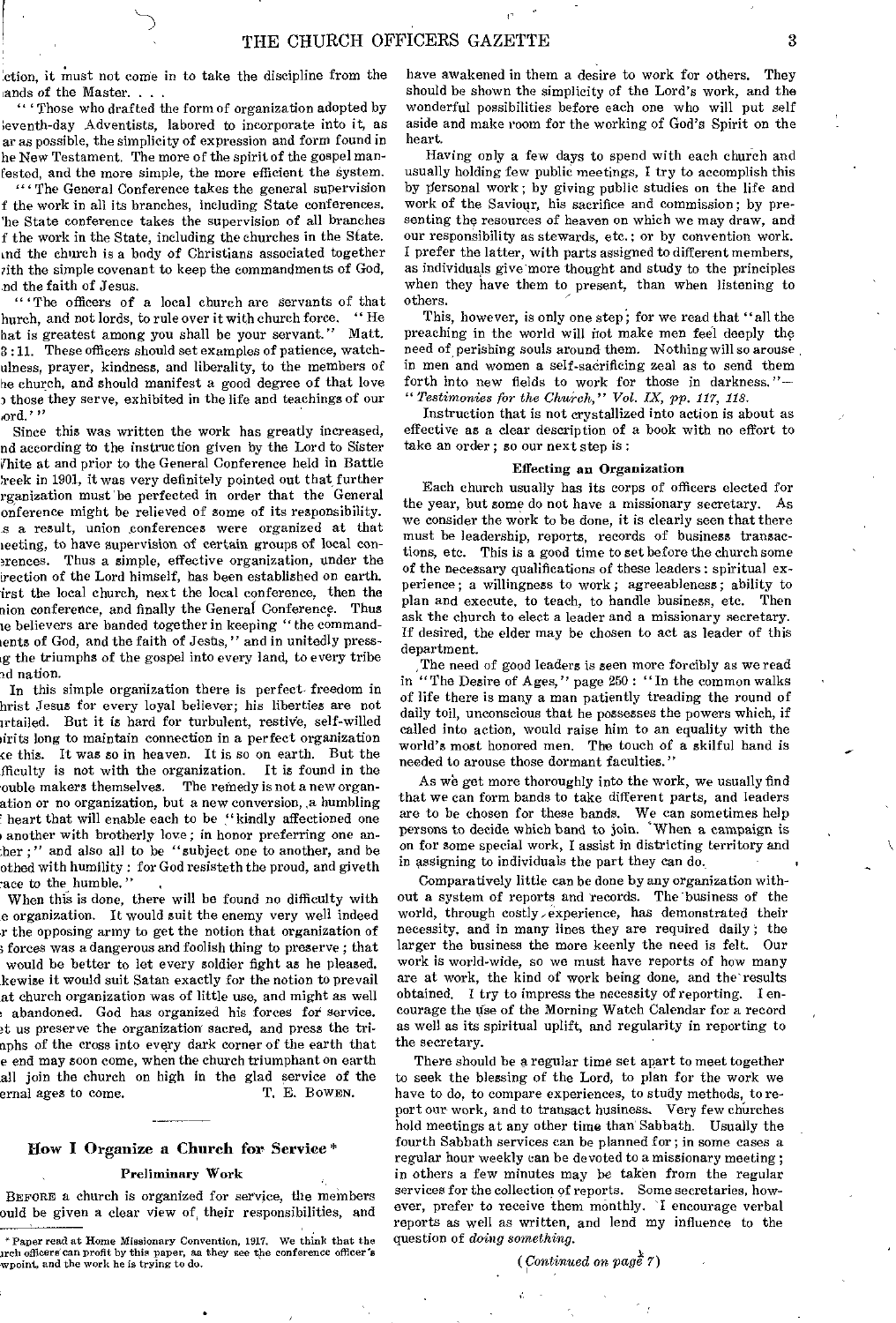## Suggestive Program for Fourth Sabbath Home Missionary Service

#### (To be held October 26)

OPENING SONG: " Hymns and Tunes," No. 611 ; "Christ

in Song," No. 628.<br>
Prayer.<br>
Song: "Hymns and Tunes," No. 635; "Christ in Song;" No. 811. No. 811.<br>Bible Study : Grace and Its Fruits.

Reading: The *Signs* Weekly.<br>Song: "Hymns and Tunes," No. 1204; "Christ in Song," Song : " Hymns and Tunes," No. 1204 ; "Christ in Song," No. 476, or Special Music. Reading: Successful Ways of Using the *Signs* Weekly. Opportunity to order individual or church clubs- of *Signs* 

weekly

Offering for Literature Fund. Closing Song: "Hymns and Tunes," No. 1245; "Christ in Song," No. 683. in Song," No. 6<br>Benediction.

#### Note to the Leaders

Many subscriptions and clubs for the *Signs* weekly will expire at this time, and these should be renewed and additions made to the clubs, for we cannot afford to neglect an agency which the Lord so greatly blesses to the salvation of souls. The opportunity to renew these clubs may be given by hav-ing slips handed to all the members, for them to write their names and addresses, and the number of copies they desire. The missionary secretary can collect these, and later arrange about the payment for these orders. If this plan is followed, there will be no confusion, and only a short time will need to be taken for this purpose.

#### Grace and Its Fruits

2 Cor. 6 : 1-10. Gal. 5 : 22, 23. Gal 5 : 1-14. Phil. 2 : 12-16.

#### Note to the Leaders

We suggest that the above Scriptures be read aloud and carefully considered in connection with the day's program. They clearly set forth the experience of all who have received the grace of God in the heart. Note the natural outcome of this divine illumination.

## The Signs Weekly

WE are sure that our dear people everywhere will be pleased to join in another big drive to put our pioneer missionary paper, the *Signs* weekly, into the hands and homes of at least 100,000 people each week. This evangelizing medium is well spoken of everywhere, and is worthy of a big boost at this time. The publishers have always claimed that the *Signs* weekly is a soul-winner, second to none. We are sure none will dispute this. The following expressions of appreciation of this periodical will speak for themselves:

"A lady sent a friend the *Signs* weekly. She had not seen the friend for a long time. The friend had backslidden and married a worldly man; but when she received a copy of the *Signs* she was deeply impressed, and as she read the paper she made up her mind to return to the Lord, and at once began the observance of the Sabbath again. In a few months her husband joined her, and they are now a united family in the service of the Lord."

"A gentleman said to me, 'Mrs. - , I wish you would send the *Signs* weekly to a lady at -- ; I believe she would read it.' I did so, and gave her name and address to one of the church members of that city. Later I visited that church and met the lady. About six months later I again visited there, and learned that this lady had joined the church, and is now a leader there, and zealous for the distribution of our literature, especially the *Signs of the Times."* 

"A friend sent me your paper, which we are reading each week with great interest. We believe that your teaching and religion is right. We want to move into a Seventh-day Adventist settlement so we may join them, and also get church and school privileges for our children, that we may educate them in this truth."

We suggest that every church study carefully this fourth Sabbath program in the light of the following statement from Volume IX of "Testimonies for the Church," page 61, and then proceed to act:

"The great and wonderful work of the last gospel message is to be carried on now as it has never been before. The world is to receive the light of truth through an evangelizing ministry of the Word in our books and periodicals. Our publications are to show that the end of all things is at hand. I am bidden to say to our publishing houses : 'Lift up the standard ; lift it up higher. Proclaim the third angel's message, that it may be heard by all the world. Let it be seen that "here are they that keep the commandments of God and the faith of Jesus." Rev. 14:12. Let our literature give the message as a witness to all the world.'''

If we could persuade each member to take a club of the *Signs* and use them systematically, either by mailing or distributing to friends and neighbors, or both, we should pass our goal, and a wonderful work would be accomplished.

It might be well also for churches to supply clubs of the *Signs* weekly to Bible workers and tent companies, so as to greatly strengthen their hands.

"Men will soon be forced to great decisions, and it is our duty to see that they are given an opportunity to understand the truth, that they may take their stand intelligently on the right side. *"—Id., pp. 126, 127.* 

" We are held accountable by the Lord for making the most of our opportunities to enlighten those in need of present truth. And one of the principal agencies he has ordained for our use is the printed page."—Id. *p. 87.* 

Shall we not each one this day do our duty, and by ordering a club of the *Signs* weekly set in operation influences that will lead souls to a knowledge of the truth? We suggest a goal of at least two copies a week for each church member. Many churches will order as high as ten or even twenty. We hope that this united effort will result in winning many<br>precious souls to Christ and his truth. F. W. PAAP. precious souls to Christ and his truth.

#### Successful Ways of Using the Signs Weekly

THERE are many ways of using the *Signs* weekly. One of the most helpful methods seems to be to call at the homes and leave a copy of the paper, directing special attention to some particular article, —an article that has helped you. Call again a week later with another copy, and make inquiry regarding the former copy. Insist that they read some par*ticular article,* and inquire especially regarding that. Follow this method for a few *weeks.* Some who receive the first copy will decline the second. In that event, you will, of course, look up a new reader.

We are confident that before you have carried this on very many weeks, your readers will begin to make inquiry; in fact, it has been demonstrated that this is usually the case. Then you know just where to begin your studies with them, in what line they are interested, how their minds are running, and what studies to bring before them to get their full confidence. It is best sometimes to begin in different ways with different individuals, and you appreciate the fact that it is not always necessary to begin your studies with a topic like "God's Word and Its Authority." Neither is it essential to carry on these studies in just the same order each time. But with the *Signs,* you can begin your studies at just the place where the reader is interested. This, you realize, is the only logical thing to do. Then you can go to realize, is the only logical thing to do. other studies as you feel the situation warrants.

Another splendid Way is to take subscriptions for one month, at say 10 cents each, and deliver the same from week to week out of your own personal club. At the end of the month endeavor to secure a reader's subscription for six months, and the brethren will mail the paper from the *Signs*  office for 90 cente. If five or more six months' subscriptions are sent in, the rate for each will be 70 cents. A year's subscription will cost \$1.50, but to five or more names the price will be \$1.15 a year. You can then go on in the good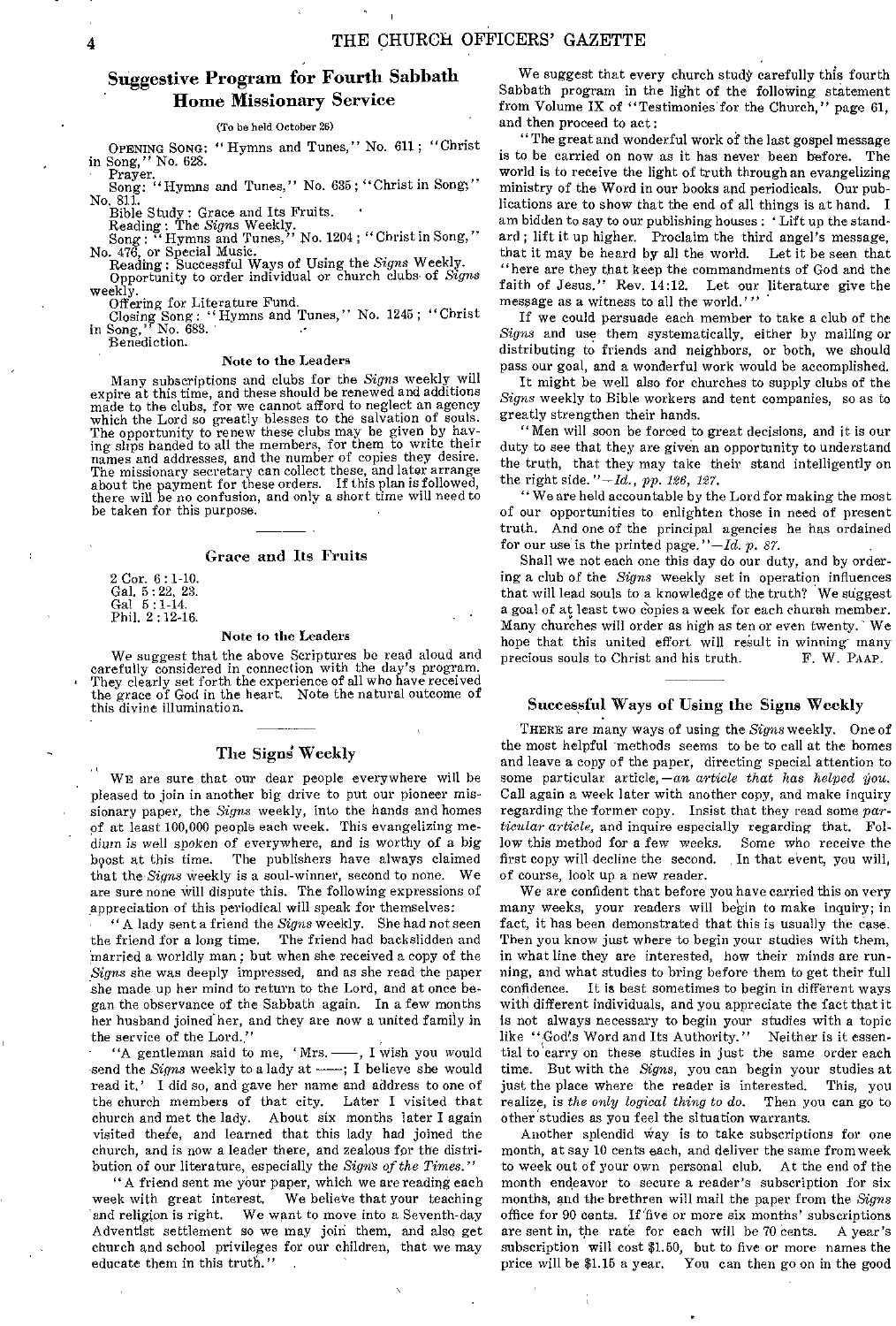work of interesting new readers, occasionally calling on the iegular subscribers to keep, in touch with the interest /created.

The following experience illustrates the splendid influence  $\alpha$ <sup>2</sup>this... important house-to-house work. One of our lay brethren who, like many others of our people, spends a little time each week in the circulation of our literature in the homes of the people, wrote us recently regarding his experiences in this work. Here is a portion of his letter:

"I rejoice to tell you that I can now count four Sabbath keepers who have been brought out by reading the *Signs of the Times.* It is true that 'the *Signs* does bring people into the truth.' It tends to break down prejudice and to lead people to attend our meetings, and to receive home Bible studies from our workers. This is the work the Lord would have done. I want to say for your encouragement that I do not remember when I have had so many interested persons on my list as at present. Last Sabbath, the heads of three families consented to receive Bible studies from one of our sisters engaged in this work. These new readers are among those who are receiving the *Signs.* From the families that I visited yesterday, I heard only words of praise for the *Signs of the Times.* One lady subscribed for a year. I believe that the Lord is with us in this work."

While the *Signs* does not hold out the denominational work most prominently, yet we know of individuals, all the way from working people to business men of strong influence, and professional men, reading themselves right into the message through the *Signs.* In fact, we would call your attention to cases that we know of where influential men have, after reading the *Signs* two years, begun paying tithes to this office. They were at once referred to our conference organization, and immediately joined the church. So one need have no fears regarding that feature, as the *Signs* is demonstrating every day its ability to reach hearts and bring them into the truth just as a pioneer should do.

Our pioneer missionary paper — the *Signs — has* been called by one of our leading men ,"the greatest evangelistic factor in printed form put out by the denomination." It is the "silent preacher" that today is going into more than 60,000 homes throughout the land, and at least 40,000 of these homes are those not of our faith. Think of  $it$ !  $-40,000$ preachers calling every week at those homes and giving the message for the hour in a strong, appealing manner. The result? — Souls, many of them, coming into the light. Remember today: "More *Signs—* more souls." And don't put off increasing your own personal club.

ERNEST LLOYD.

## MISSIONARY MEETINGS

#### Suggestive Program for First Week

Opening Exercises: Song, Season of prayer, Minutes, Song. Reports'of Work Done.

Scripture Lesson : Matt. 28 : 19, 20 ; Mark 16 :15,16. Testimony Study: Home Missionaries. Plans for Work.

Closing Song.

#### Note to the Leaders

Until probation closes and our work on earth is done, our lives and our works will testify to the grace of God in our hearts, and inspire in those about us the desire to be children<br>of God. Let us remember that we are "known and read of<br>all men." Before the meeting, cut out the paragraphs taken<br>from the Testimonies, number them, and pass different ones to read as the questions are called,

#### Home Missionaries

1. WHAT work is given to every follower of Christ?

"Every follower of Jesus has a work to do as a missionary for Christ, in the family, in the neighborhood, in the town or city where he lives. All who are consecrated to God are channels of light."—" *Testimonies for the Church," Vol. II, p. 632.* 

#### 2. What do God's people seem to be waiting for?

"I was shown God's people waiting for some change to take place, —a compelling power to take hold of them. But they will be disappointed, for they are wrong. They must act; they must take hold of the work themselves, and earnestly cry to God for a true knowledge of themselves. The scenes which are passing before us are of sufficient magnitude to cause us to arouse, and urge the truth home to the hearts of all who will listen. The harvest of the earth is nearly ripe." *—"Id., Vol. I, p. 261.* 

3. What is the great work that must now be accomplished?

"The great work now to be accomplished is to brin'g up the people of God to engage in the work, and exert a holy influence. They should act the part of laborers. With wisdom, caution, and love, they should labor for the salvation of neighbors and friends. There is too distant a feeling manifested. The cross is not laid right hold of, and borne as it should be. All should feel that they are their brother's keeper; that they are in a great degree responsible for the souls of those around them. The brethren err when they leave this work all. to the ministers. The harvest is great, and the laborers are few."— *Id.,* p. *368.* 

4. In view of what Christ has done for us, what should we do?

"In view of what Christ has done for us, and what he has suffered for sinners, we should, out of pure, disinterested love for souls, imitate his example by sacrificing our own pleasure and convenience for their good. The joy set before Christ, which sustained him in all his sufferings, was the salvation of poor sinners. This should be our joy, and the spur of our ambition in the cause of our Master."—Id., *Vol. II, p. 115.* 

5. How Should our works accord with our faith?

"Our works are not in accordance with our faith. Our faith testifies that we are living under the proclamation of the most solemn and important message that *was* ever given to mortals. Yet in full view of this fact, our efforts, our zeal, our spirit of self-sacrifice, do not compare with the character of the work. We should awake from the dead, and Christ shall give us life."—Id., *p. 114.* 

6. How will a godly life do service for the Master?

" It is not only by preaching the truth, not only by distributing literature, that we are to witness for God. Let us remember that a Christlike life is the most powerful argument that can be advanced in favor of Christianity, and that a cheap Christian character works more harm in the world than the character of the worldling. Not all the books written can serve the purpose of a holy life. Men will believe, not what the minister preaches, but what the church lives. Too often the influence of the sermon preached from the pulpit is counteracted by the sermon preached in the lives of those who claim to be advocates of truth."—Id., *Vol. IX, p. 21.* 

7. How may one learned or unlearned act a part in carrying out the great commission ?

"The exhibition of the love of God as seen in unselfish ministry to others will be the means of leading many souls to believe the Word of God just as it reads. . . .

"By visiting the people, talking, praying, sympathizing with them, you will win hearts. This is the highest missionary work that you can do. To do it, you will need resolute, persevering faith, unwearying patience, and a deep love for souls." *—/d., pp. 40, 41.* 

8. What is one of the most successful ways of giying the message to those around us ?

"Not all can go as missionaries to foreign lands, but all can be home missionaries in their families and neighborhoods. There are many ways in which church members may give the message to those around them. One of the most successful is by living helping, unselfish, Christian lives. *"—Id., p. 30.*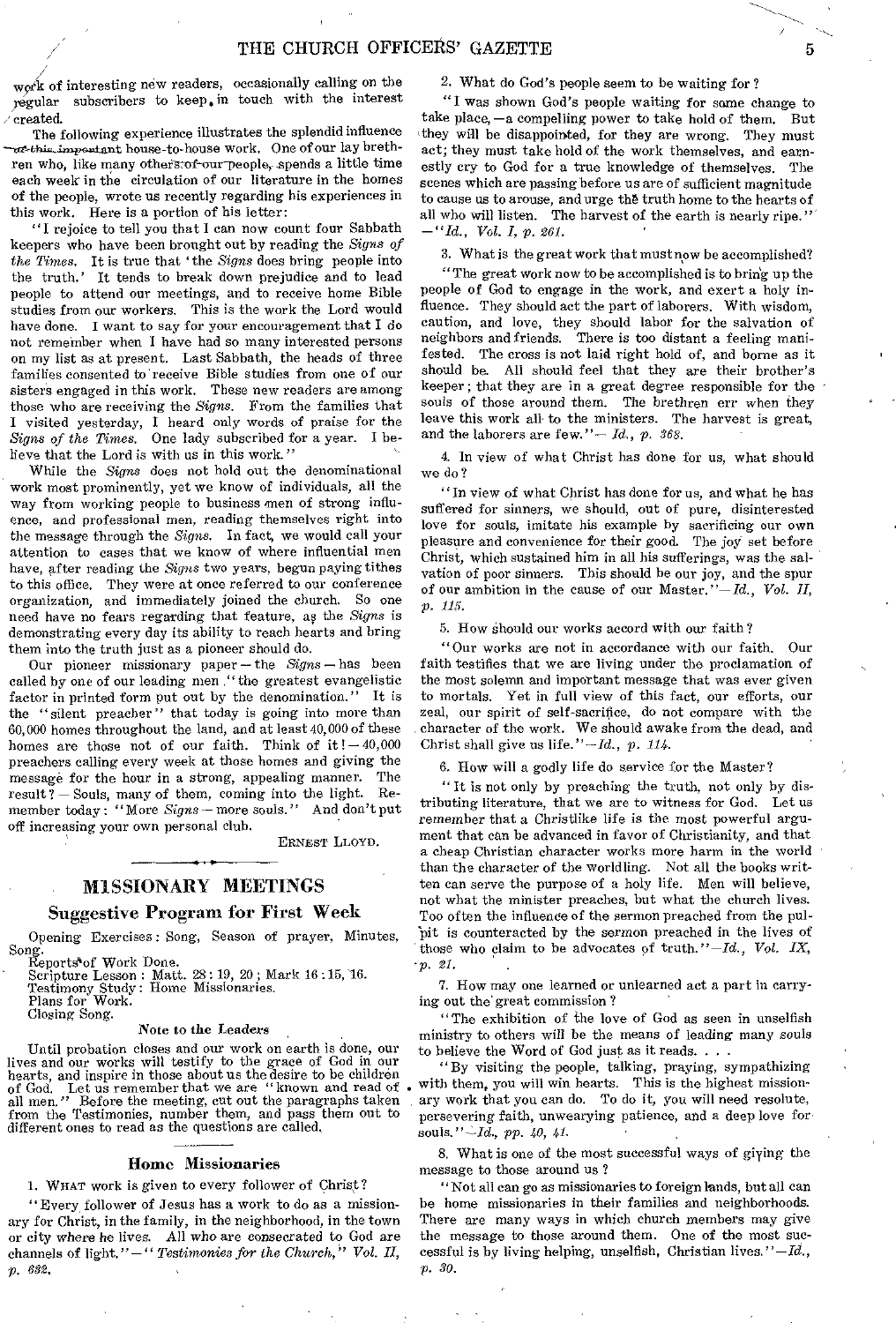## Suggestive Program for Second Week

Opening 'Exercises : Song, Prayer, Minutes, Song. Reports of Work Done, with some practical suggestions

by the leader. Reading : Walk in the Light.

Plans for Work. Closing Song.

#### Note to the Leaders

At the close of the reading let there be a free discussion of the main features.

#### Walk in the Light

"I WAS shown that God's people dwell too much under a cloud. It is not his will that they should live in unbelief. Jesus is light, and in him is no darkness at all. His children are the children of light. They are renewed in his image, and called out of darkness into his marvelous light. He is the light of the world, and so also are they that follow him. They shall not walk in darkness, but shall have the light of life. The more closely the people of God strive to imitate Christ, the more perseveringly will they be pursued by the enemy; but their nearness to Christ strengthens them to resist the efforts of our wily foe to draw them from Christ.

"I was shown that there was too much comparing ourselves among ourselves, taking fallible mortals for a pattern, when we have a sure, unerring Pattern. We should not measure ourselves by the world, nor by the opinions of men, nor by what we were before we embraced the truth. But our faith and position in the world, as they now are, must be compared with what they would have been if our course had been continually onward and upward since we professed to be followers of Christ. This is the only safe comparison that can be made. In every other there will be self-deception. If the moral character and spiritual state of God's people do not correspond with the blessings, privileges, and light, which have been conferred upon them, they are weighed in the balance, and angels make the report, *Wanting. . . .* 

"There are some who profess to be Christ's followers, yet put forth no effort in spiritual things. In any worldly enterprise they put forth effort, and manifest ambition to accomplish their object, and bring about the desired end; but in the enterprise`of everlasting life, where all is at stake, and their eternal happiness depends upon their success, they act as indifferent as though they were not moral agents, as though another were playing the game of life for them, and they had nothing to do but wait the result. Oh, what folly ! what madness ! If all will only manifest that degree of ambition, zeal, and earnestness for everlasting life that they manifest in their worldly pursuits, they will be victorious overcomers. Every one, I saw, must obtain an experience for himself, each must act well and faithfully his part in the game of life. Satan watches his opportunity to seize the precious graces when we are unguarded, and we shall have,a severe conflict with the powers of darkness to retain them, or to regain a heavenly grace if through lack of watchfulness we lose it. . .

"The life and spirit of Christ is the only standard of excellence and perfection; and our only safe course is to follow his example. If we do this, he will guide us by his counsel, and afterward receive us to glory. We must strive diligently and be willing to suffer much, in order to walk in the footsteps of our Redeemer. God is willing to work for us, to give us of his free Spirit, if we will strive for it, live. for it, believe for it ; and then we can walk in the light as he is in the light. We can feast upon his love, and drink in of his rich fulness.''-" *Testimonies for the Church*," Vol. I, *PP. 405-409.* 

## **Suggestive Program for Third Week**

Opening Exercises : Song, Prayer, Minutes, Song. Lesson ; How to Win Those Opposed to the Truth. Reports of Work Done. Plans for Work. Closing Song.

#### Note to the Leaders

As an introduction to the study read responsively Luke  $8:22-40$ . Combining this scripture with the extracts from the Testimonies, the leader can draw some practical lessons that will be profitable to all in their soul-winning work.

## How to Win Those Opposed to the Truth

"IF' the families around you are opposed to the truth, strive to lead them to yield to the claims of Christ. Work patiently, wisely, considerately, winning your way by the tender ministry\_of love. Present the truth in such a way that it will be seen in all its beauty, exerting an influence that cannot be resisted. Thus the walls of prejudice will be broken down.

"If this work were faithfully done, if fathers and mothers would work for the members of their own families, and then for those around them, uplifting Christ by a godly life, thousands of souls would be saved. When God's people are truly converted, when they realize the obligation resting on them to labor for those within their reach, when they leave no means untried to rescue sinners from the power of the enemy, the reproach will be removed from our churches."—" *Testimonies for the Church, Vol. VII, p. 11.* 

"Why do not believers feel a deeper, more earnest concern for those who are out of Christ? Why do not two or three meet together and plead with God for the salvation of some special one, and then for still another? In our some special one, and then for still another? churches let companies be formed'for service. Let different ones unite in labor as fishers of men. Let them seek to gather souls from the corruption of the world into the saving purity of Christ's love.

"The formation of small companies as a basis of Christian effort has been presented to me by One who cannot err. If there is a large number in the church, let the members be formed into small companies, to work not only for the church members, but for unbelievers. If in one place there are only two or three who know the truth, let them form themselves into a band of workers. Let them keep their bond of union unbroken, pressing together in love and unity, encouraging one another to advance, each gaining courage and strength from the assistance of the others. Let them reveal Christlike forbearance and patience, speaking no hasty words, using the talent of speech to build one another up in the most holy faith. Let them labor in Christlike love for those outside the fold, forgetting self in their endeavor to help others. As they work and pray in Christ's name, their numbers will increase; for the Saviour says, 'If two of you shall agree on earth as touching anything that they shall ask, it shall be done for them of my Father which is in heaven.' Matt. 18 ;19. *"—Id., pp. 21, 22.* 

## Suggestive Program for Fourth Week

Opening Exercises : Song, Sentence Prayefs, Minutes,

Song. Reports of Work Done. Lesson: "Lord, What Wilt Thou Have Me to Do?" Plans for Work. Closing Song.

#### Note to the Leaders

Several days before the meeting, write out the references to the Bible and Testimony Study and hand them out to dif-' ferent members, requesting them to come to the meeting prepared to read the verses and make a few comments on them. Copy the quotation from the Testimonies and hand that to another, with the same request.

#### "Lord, What Wilt Thou Have Me to Do?"

- 1. The inquiry. Acts 9 :6, first part.
- 2. The reply. Acts 9:6, last part. "Arise."
- 3. Surrender to God.
- "You can be a blessing to the church at—. You can be a pillar there even now, if you will come to the light and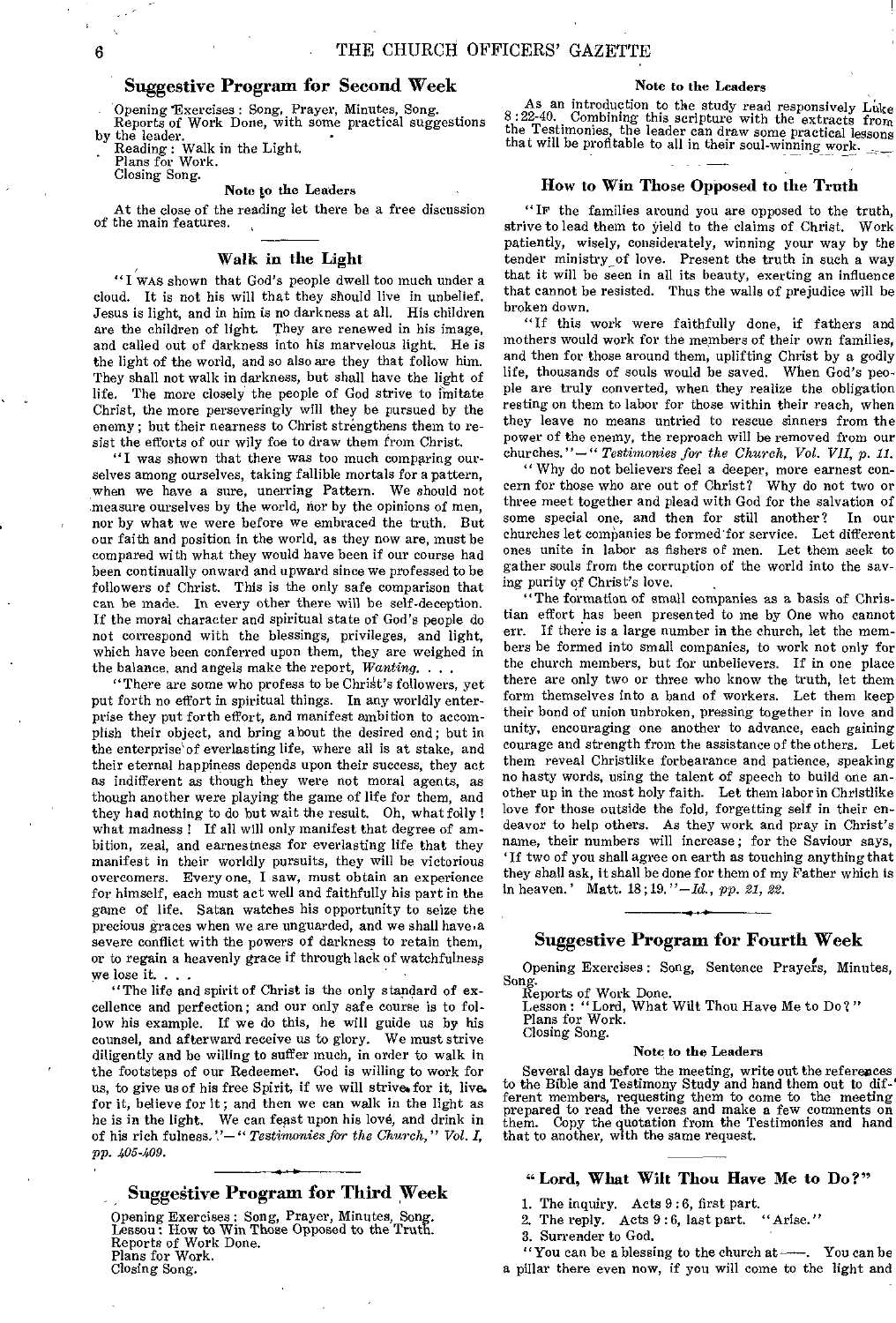walk in it. God calls after you again. He seeks to reach you, girded about with selfishness as you are, and covered with the cares of this life. He invites you to withdraw your affections from the world, and place them upon heavenly things. In order to know the will of God, you must study it, rather than follow your inclinations, and the natural bent of your own mind. ' What wilt thou have me to do ? ' should be the earnest, anxious inquiry of your heart.

"The weight of the wrath of God will fall upon those who have misspent their time, and served mammon instead of their Creator. If you live for God and heaven, pointing out the way of life to others, you will go onward and upward to higher and holier joys. You will be rewarded with the 'Well done, thou good and faithful servant; enter thou into the joy of thy Lord.' The joy of Christ was that of seeing souls redeemed and saved in his glorious kingdom. ' Who for the joy that was set before him endured the cross, despising the shame, and is set down at the right hand of the throne of God.'" - " *Testimonies for the Church*," Vol. IV, pp. 53, 54.

4. Work for others. Job 29 : 11-16. 5. "All things to all men." 1 Cor. 9 : 19-23.

> "Walk in the light ! so shalt thou know That fellowship of love His Spirit only can bestow Who reigns in light above.

"Walk in the light! and thou shalt own Thy darkness passed away ; Because that light on thee hath shone In which is perfect day.

"Walk in the light! and thine shall be A path, though thorny, bright; For God, by grace, shall dwell in thee, And God himself is light."

## How I Organize a Church for Service

#### *(Continued from page 3)*

It is well to lay some stress on the importance of the churches's making an offering on the fourth Sabbath for local work,— to purchase the necessary record books and for running expenses and literature, — otherwise the society is handicapped in its work.

No church is equipped for its work until the officers have access to the GAZETTE, and if a club, or at least one copy, is not coming, we collect the money at once to send for it. To illustrate its value, I will mention one experience : In a certain church we elected a secretary who had ordinary qualifications, but said she had no experience in the office and wanted help. We not only put the current numbers in her hands, but secured the back numbers also, and in a short time the church was having some very interesting missionary meetings, and members were becoming more and more active.

#### Training for Work

How to fold and wrap a paper, a suggestive *form of* letter to accompany it ; how to lead an ordinary conversation into channels where some feature of present truth can be introduced in a natural way ; how to give a simple Bible study ; how to sell the Home Workers' books and hand out tracts and papers, are more easily followed by seeing them done than by being told that others are doing them.

If these methods can be brought into convention work, it is well to do so. Have them demonstrated by some one of experience. Generally it can be arranged to have some field experience, which is better.

To a large degree the missionary activity and success of the church is in the hands of the local leader and secretary, and it is important that they be given as much help as possible to enable them to do their part in training the members, and keeping the work on the upgrade. I usually place a set of the Home Missionary Series in their hands, and encourage their use in educating the people.

Many who have little inclination to work regularly will lend their efforts to help in some special issue, with the thought that it will not last long. If we can bring special

efforts forward at frequent intervals, some such persons can be encouraged to do regular work. In my follow-up work I try not only to give reminders and suggestions of other work, but to drop peed thoughts that will pave the *way, so*  that in future visits advanced steps can be taken, and better work done. C. J. DART.

## "Suffer the Little Children to Come unto Me" *(Continued from page 10)*

emaciated little children in the picture with those of my own plump little girls, I simply had to send you 'my bit.' *We*  are poor, but *they* are destitute."

Oh, America is not hard-hearted. America will answer nay, thank God, is already answering the call. Her eyes are opened. Her ears unstopped. . . .

Not from the rich alone — not merely from those who gave from their abundance — the very poor themselves have shut their eyes and have given that which they needed for their own sustenance and support. Listen !

"I am only a crippled barber with a wife and three children," this is from a letter to the Armenian Committee written in a penciled, ill-spelled scrawl on a scrap of yellow paper, "but I have plenty to eat, so accept this donation. I don't believe in church, but I do believe in humanity." This dollar should be blessed indeed. The unspoken prayer expressed by the act of sacrifice of this poor barber may be answered in an unexpected way. Possibly it may inspire some other man of wealthier estate who professes belief in the church, to sell his goods and to give to these poor, these wretched poor, who are perishing like sheep from their want.

"I, too, am poor," writes another, a woman, who contributes a single dollar to the fund. "I am poor, but I cannot *let another* week *go* by without sending some money to the Armenians. 1 know the amount is pitifully small, but it is all I can afford just now. God knows my prayers go up to him for these dear children. . . . I shall ask him each night that this dollar may do some good to some poor children. May his presence be with them is my one desire." Was it not of such a woman that Christ said : "She of her want did cast in 'all that she had, even all her living."?

These are but two brief paragraphs from the scores — the hundreds — of letters that have come from men, women, and children, big *in* heart and *purpose, rich in* the real treasures of life, but poor in this world's goods, who read the Armenian appeal in the *Digest* and responded to it. Such touching acts of genuine self-sacrifice as these fortify the heart, quicken the spirit, renew and strengthen the faith that we hold. They draw back the veil of eternity for an instant and reveal the invisible and glorious kingdom that lies behind this visible and sorely troubled world.

What moved these people to give their mites? What moved the wealthy to send their great and generous checks? We have told *you* the *story, and it is* one that would move a heart of stone — one that, God willing, will move your heart also. Your sympathy has been stirred many times during these dark and tragic months. A score of worthy and merciful causes have claimed and received your bounty. But. you are here called upon in the name of humanity, in the name of all you hold most dear, 'in the name of God the Father, to give again. .

Five dollars will keep the body and soul of one Armenian together for one month. Sixty dollars will give him life for a year. How much *wilt you give?* How many children will  $you$  save ?-ten ? fifty ? one hundred ? Every dollar you give for relief will go for relief without the diversion of a single penny- for any other purpose. . . .

You will not—you can not — refuse. You will give ungrudgingly, generously, with a heart full of thanksgiving that your own beloved children are safe, happy, and well fed, and with a prayer perhaps for the innocent sufferers of this war-racked World. You will give for the sake of Him who said : "It is not the will of your Father which is in heaven, that one of these little *ones should perish." —Literary Digest.*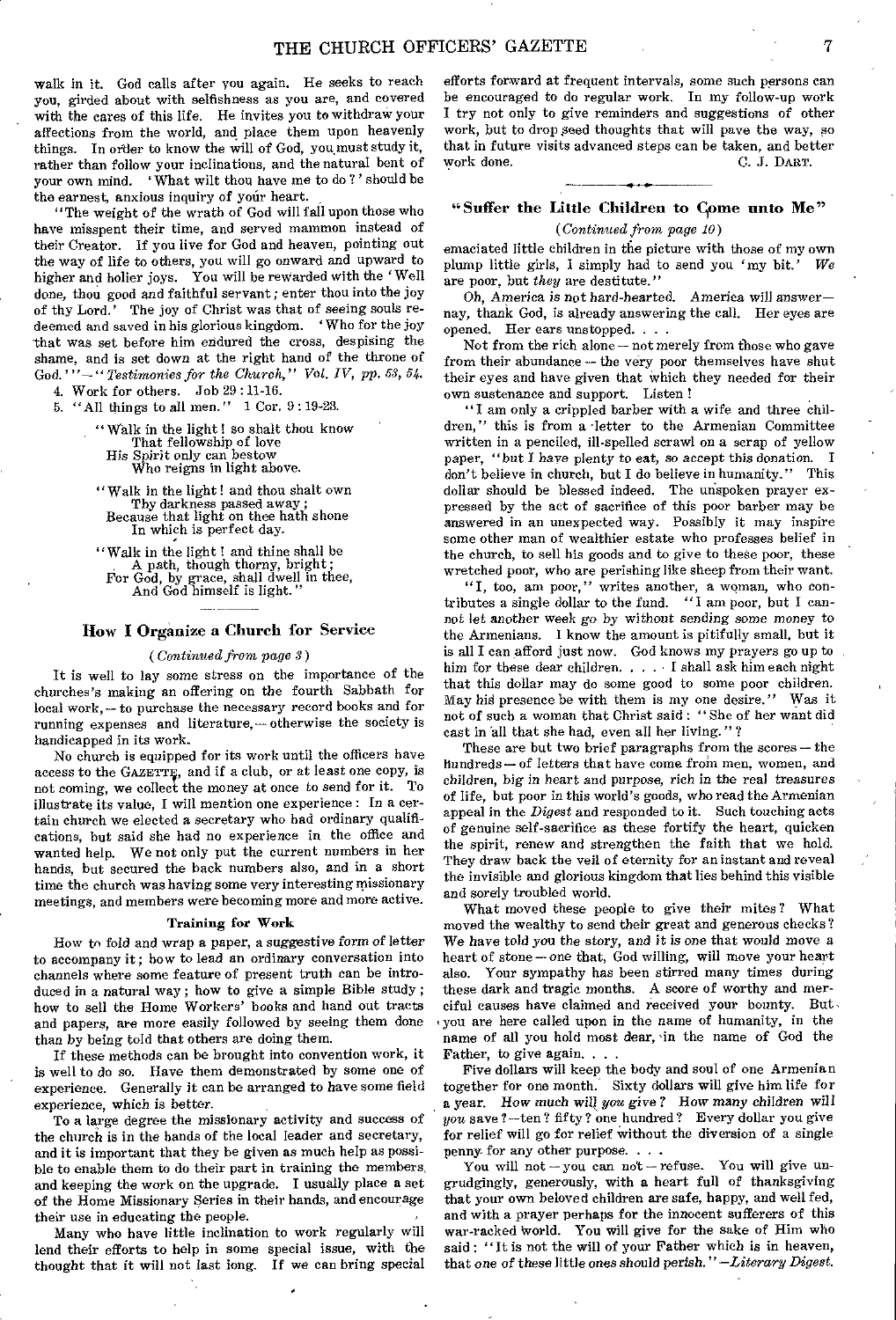# ithortottarp Votuntetr fit eparttnent

## Program for Week Ending October 5

*Subject: The Plea of Armenia and Syria.* 

*Blackboard Motto: "Inasmuch as ye have done it unto one of the least of these my brethren, ye have done it unto me." Matt. 25:40.* 

## Joint Meeting

Opening Hymn.

Introductory Remarks by the Leader. Shepherd Psalm, in unison. Prayer for Armenia. Dialogue : Presentation of Map. See note.

Stories to be told by Juniors *(see* note) :

Through the Streets Where Jesus Walked.

A Six-year-old Heroine. The Little Shepherd of the Hill Country.

Talk by a Senior: Moorshek ,Vorperian's Escape. See "Syria of Today — Moorshek Vorperian's Escape," *Instructor,* September 10. See note.

Solo: Somebody Did a Golden Deed. A Challenge to Our Society. By a Senior Missionary Volunteer. See "Suffer the Little Children to Come unto Me." See note. Special offering. Closing Hymn : Faith of Our Fathers.

#### Notes to the Leaders

Today's meeting is to be given to a consideration of the needs of the millions suffering in Armenia and Syria. the presentation of this program, which should be very care-<br>fully prepared beforehand, plans should be laid by which our<br>Missionary Volunteers may help these stricken peoples.<br>Your conference Missionary Volunteer secretar doubt written you stirring letters in regard to the work, and<br>has supplied you with promotion plans and material to use in<br>gathering money for this worthy cause. At this meeting<br>give out the giving-up stamp books, the bank to give less than five dollars to these starving children. The plan for "adopting" orphans will appear in the special Armenian *Instructor*, dated September 10. Study it care-fully, and be prepared to present the plan to t

The offering taken in the meeting will go for the relief work. The Missionary Volunteers will be given until Thanksgiving time to pay the pledges which they make in the meeting. All money received for this special work, sh

Map Presentation. - The map to be used should be sent free to each society by the conference Missionary Volunteer secretary. These maps are furnished to us by the Armenian and Syrian Relief Committee of New York City. If y not receive your map at least one week before the program, write for one at once either to your Missionary Volunteer Secretary or to the Relief Committee, whose address is No. 1 Madison Ave., New, York City.

Talk: Moorshek Vorperian's Escape. - This talk should be given by a boy. Let him speak in the first person, as if the experience had been his own. No notes should be used by the story-teller.

The child who is assigned the story, "Through the Streets Where Jesus Walked," should also speak in the first person, and may begin like this: "I want to tell you what we saw recently as we walked through the streets of Jeru-salem." Then he may proceed with the story.

Select the ablest speaker you have to present the last<br>number on the program, "A Challenge to Our Society," for<br>this appeal should be the climax of the meeting, and should<br>reach every heart. No notes should be used, but th

#### Prayer

OUR Father, we thank thee that thou hast placed us in a land where we are free to worship thee. We pray that thou wilt look in mercy upon those who are in peril in Bible lands, who, for their faith in thee, are passing through sorrow and suffering. Fulfil unto them the promises which thou hast spoken to their fathers. Sustain and protect them in their<br>need. Give thy comfort to all who sorrow, and healing to all<br>who are in pain. Grant unto us thy grace of sympathy. In<br>the need of those who suffer may we hear thy ask it in Jesus' name. Amen.

#### Presentation of Map

*Vahan:* I am sure that you have talked about our home-<br>land many times. But we thought you would like to see just<br>where we lived, and so we have brought this map. [Unrolls map.]

Have you ever seen a map like this?

*A Junior:* That looks like the map in our Bibles. Do you mean that you come from the country in which Christ lived?

Vahan: Yes, we come from Bible lands. My people, the Armenians, have a tradition which tells us that we are descended from Noah. Long, long ago, we lived in the region of Mt. Ararat. [Vahan points to Mt. Ararat on the map.

*Another Junior:* This is the same country through which Paul traveled when he took his missionary journeys, One of his journeys was made especially to carry relief to the Chris-tians at Jerusalem. [Point out Paul's route of travel, Acts 11 :28-30, adding some of the interesting incidents.]

 $Olympia$ : When you hear that my name is Olympia, I need not tell you that I am a Greek girl. My home is near the ancient city of Smyrna. [Points to Smyrna on the map.] There are many Greeks scattered throughout this country,

Farid: I am an Armenian too. Our country is north of Syria. My people have been Christians for many, many generations. We have another tradition which tells us that Thaddæus, who was one of the seventy sent out by Christ, the condition in my country. The suffering there has never the condition in my country.<br>been so terrible as it today !

## Through the Streets Where Jesus Walked

ा

WE were leaving Jerusalem on the morrow, and for the last time we turned our steps toward the city and then out again across the country to the Mount of Olives. The cry of hungry people had been in our ears all day, all of every day for the past eighteen months.

As we came out of the American church a woman touched my shoulder; her face was drawn and haggard, her large brown eyes sunken in their sockets. "Can't you give me something for my baby? he is dying for food," she pleaded.

We passed along the Joppa road, to our left the city dump heaps, to our right the city wall, and over the heaps groveled dozens of people searching for food. A little boy came toward us carrying in his hand a crust that he had secured, and gave it to his starving sister who lay in the shadow of the wall.

Outside the Joppa gate four little girls sat — a patient, silent row. In their tiny faces was gathered the sorrow and suffering of ages. They were only children. They did not<br>beg. They simply sat and waited. Home was gone: They simply sat and waited. Home was gone; mother and father were gone. They were cold and starving.

Then we entered the gate and turned down David Street, jostled by camels and donkeys, crowded against the wall by the tradesmen. For a little way through the market things seemed as usual, but as we went farther, shop after shop was closed. On a street corner we came to a woman offering the remaining pieces of household furniture for sale ; behind her was an empty home, and two babies tugged at her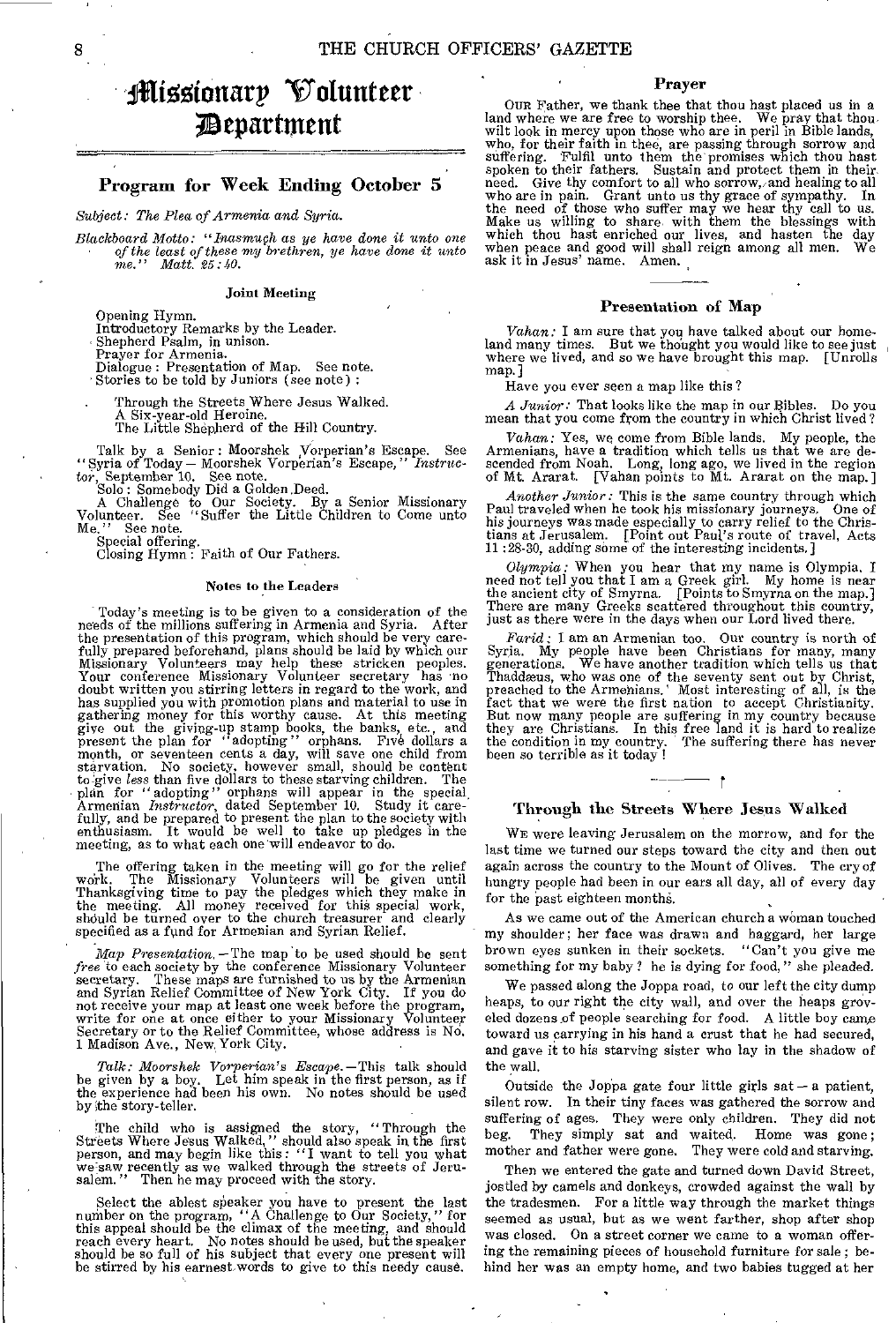torn dress. "I must have food for my tittle ones," the woman said. Her husband had been a prosperous merchant before the war.

We turned down the street through which Jesus used to' walk, through the Jewish and Mohammedan markets, past Pilot's judgment hall and the, *ecce homo,* always they were with us—the people who needed a crust of bread to keep them alive. We turned out into the country — at the place of the pool of Bethesda, a group of five children huddled about their mother. The children were in the last stages of starvation. We stopped to speak to the mother. She did not answer. Her body was still warm, but she was dead starved to death.

At the gate of the garden of Gethsemane leaned an old man, blind from starvation. We quickened our pace, for we had nothing to give, hurrying on to the Mount of Olives. There on the steps of the Russian church we watched the sun sink, the shadows of the twilight hiding from sight the scene of Human suffering in the valley below.

As we turned down again, skirting the north wall of the city, past the corner of Gordon's Calvary and the Garden Tomb, we saw crowds carrying, tin pails, earthen jars, cooking pots and vessels, and taking their place in the waiting line before the doors of the *American* Relief Colony. Many of them had walked miles and turned back again to carry the small portion of food to their waiting families. The odor of hot soup reached our nostrils, and we hurried on so that we could not see the numbers who would have to be turned away without food.

We reached our supper and sat down to it. At the windows gathered a hungry crowd, mostly little children, who pressed their faces against the pane. The meal upon the table was meager; we pulled out our chairs. The plaintive singsong cry outside grew into a wail, " We are hungry, we are hungry." We gave to them what we had, but it would go only a little way among the crowd, and we were leaving Palestine on the morrow.

And think, dear friends, Palestine is the *least needy* of all the Bible lands! What can we do to help these *starving*  millions?

#### A Six-year-old Heroine

"1 WON'T become a Moslem ; I won't, I won't I" A little golden-haired girl of six stood surrounded by four officers. Her feet were bare and *only a rag* of a garment covered her body. It was cold outside the rude building which afforded some protection *from* the chill.

"It is warm and comfortable inside the Moslem school," one of the *men* said, touched, perhaps, by the beauty of the child. "You will have food and clothing there."

"I won't become a Moslem," the child repeated, shaking loose from the hand that had been laid upon her shoulder, and stamping her foot upon the hard floor for emphasis. Christiana was a Christian, and to become a Moslem was to deny Jesus.

"But your mother and father and brother are gone; *your*  home is gone. You have no food. Surely you would rather become a Moslem than starve to death. "

"I won't, I won't!" Christiana repeated.

The man who had spoken before made ready to speak again, but the officer in command cut him short. " We have had enough of this nonsense. The brat refuses to come with us. We haven't time to fool with her. Throw her into the stable with the fierce Kurdish dogs — unless —  $\prime\prime$ 

"I won't become a Moslem," the child again repeated, and she was rudely pushed inside the stable door.

In the dim underground hovel were huddled half a dozen *hungry* dogs, who leaped forward the instant the door was opened.

"Ha! ha!" laughed the men outside, angry at the child, and content that one piece of Armenian impertinence had been punished.

No one will ever know just what happened inside the stable, for little Christiana was too small to tell the story, but when the officers opened the door the next morning expecting to find her torn into bits by the fierce dogs, they found her sleeping on the floor, her head resting upon the great shaggy back of one of the animals. She had not escaped without injury, for two great gashes in her arm showed where long, ugly teeth had been embedded.

The officer who opened the door pulled her up angrily, "Wake up, wake up, and this time if you won't become a Moslem you shall be sold in the market place to the highest bidder."

Little Christiana rubbed the sleep out of her eyes, and looked about the room filled with dogs and angry men. won't become a Moslem," she repeated almost automatically.

The men hustled her out of the stable and into the road, driving her before them to the market place in L—.

There in the warm sunlight she was placed upon a block, and the officer in charge began to call his sale. An indifferent group gathered about the auctioneer, stopping in their lazy Eastern way on their various errands, but the sale of Armenian refugees had already become a common thing in the market place. Christiana was only a little child, and no one wanted to buy a child even if she were pretty. Tomorrow the auctioneer might offer a *pretty* maiden, and it would be a: better bargain.

Finally, when the auctioneer had almost given up hope of selling her, she went for a small sum to a purchaser, who having no place to keep her, took her into a home which happened to be a Christian home. An American woman eared *for* her until a place with four other children in a tumble-down house *was* found. She is now being supported by American relief funds. *—Selected.* 

#### The Little Shepherd of the Hilt Country

VENDEK leaned his back against a rock on the hillside and closed his eyes. It was midafternoon of a hazy day, the sun beat upon the rock and its warmth made him drowsy. About him the flock grazed contentedly.

In the valley below him Vendek could see the smoke from the houses in the village ; through his half-closed eyelids he could almost distinguish the outlines of his own dwelling. He thought of his mother and sister preparing the evening meal, and wondered lazily what they would have to eat, watching the sun the while in its journey, and counting the time until he could drive the flock home and join the others about the fire, for the evenings in Asia Minor are cold despite the heat of the afternoon .sun.

As he lay on the grass with his head propped *against* the the rock, he saw a cloud of dust rising in the road, which circled like a golden ribbon through the valley. The clouds of dust grew thicker. The boy rose from his reclining position wondering what *was* happening below and why the crowds were moving from the village.

From behind the rock on which he had been reclining suddenly appeared his sister, a year his junior, her two thick  $\frac{1}{k}$ braids of hair half undone, her eyes wide with fear. "Run, brother, run," she exclaimed breathlessly, "run for your life ! "

"The herd  $-$ " he began.

"Leave the herd— run ! Mother says that we must flee for our lives. I came out through the back of the village and cut across this way to you. See, the other shepherds from the hillside are running."

The boy looked about him. He could not understand all his fellow shepherds leaving their flocks, but *running* below him in the road, he saw the crowd hurrying forward as if driven on by forces behind.

"But the mother and the little ones, where are they?"<br>he asked. "And why are all the people leaving the vil-"And why are all the people leaving the village?"

"The soldiers have come."

Hand in hand they joined the others, urged on by the sol-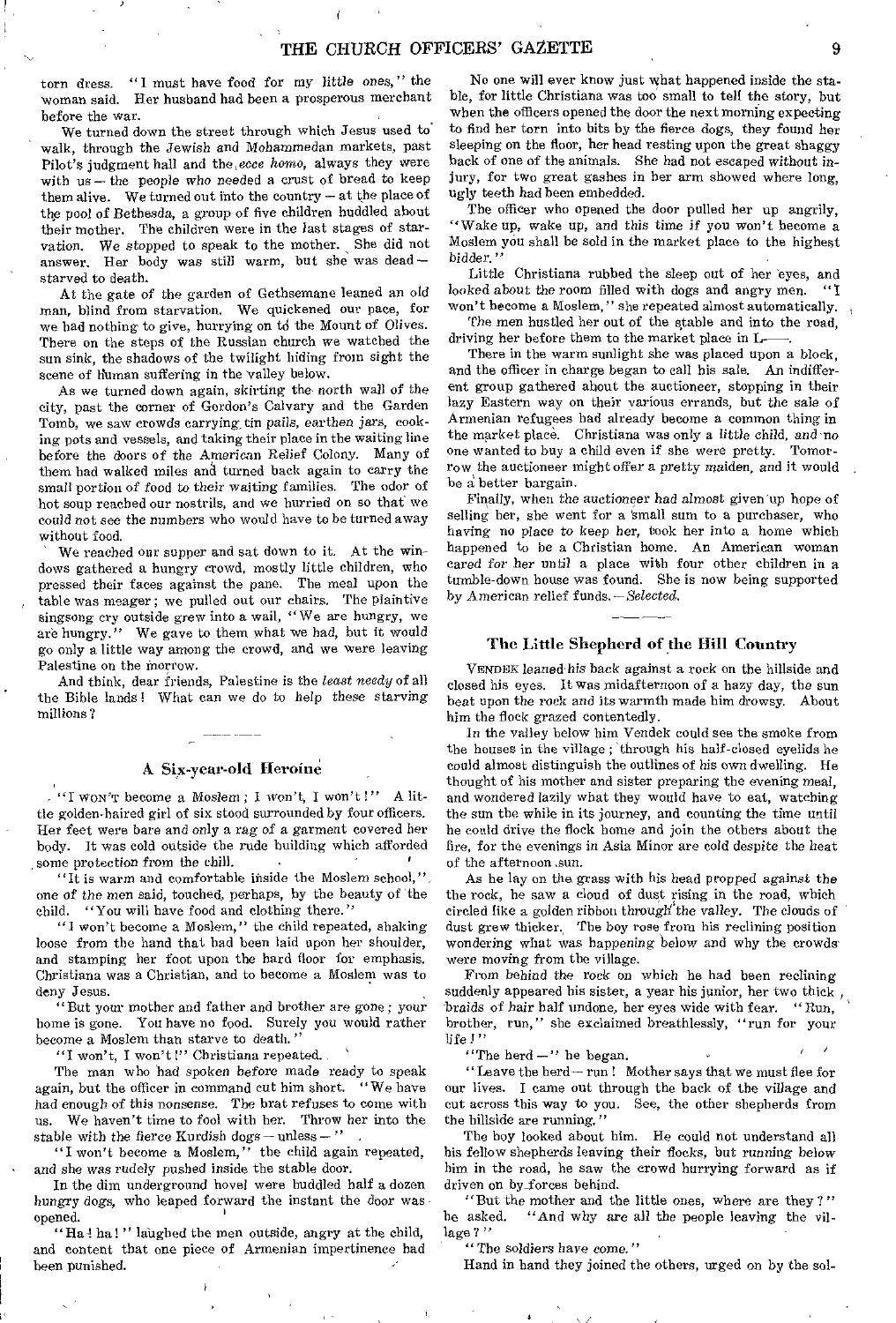diers. They found the mother struggling along, trying to drag the two little children. Vendek took one of them in his strong young arms, and they hastened on with their neighbors.

This was but the beginning of the journey, the long journey into exile. Men, women, and children who escaped the first atrocities died by the wayside from starvation. mother fell exhausted one day, the starving child in her arms calling for the food which she did not have to *give.* Both had to be left to die. The second little brother and then the little sister starved also, leaving of the group only Vendek and a few others to struggle on. Day by day the number dwindled until only three of them finally reached a mission station and asked for aid.

And of the fund for relief, provided through the American Committee for Armenian and Syrian Relief, aid was given. They are now living in a colony with hundreds of other refugees with only the trees and the blue sky above them, happy that they have reached safety over the Russian border, but wholly dependent for life upon the American people.

00 O **CONTROLL** الا<sup>لان</sup>ي<br>پرال<sup>والي</sup> Q **MOHAM MEDAN** PEOPLE indicated in black

#### "Suffer the Little Children to Come unto Me"

ONE million children are dying in Armenia, the very cradle of Christianity—slowly, surely starving to death. Slowly? No, not so slowly. A million have already perished, while 200,000 mothers stood powerless to help, with tearless eyes and desolate hearts, and watched their dearest treasures die before their eyes — their own children, for whom they would gladly have given their lives.

In Lebanon alone, each day 1,000 little bodies, newly-dead, await a burial that *never* comes. Each hour the scythe of famine reaps a fresh harvest of these little ones that Christ so loved, these pure in heart of whom he said, "Of such is the kingdom of God ; " these innocent ones sucked down into the black whirlpool of disaster.

Words cannot paint nor imagination picture these scenes in Armenia. It is a story so tragic, so filled with heartbreak and horror that it leaves the-mind numb with the awfulness and immensity of it all. It is the story of a nation that has fallen before the fury of the Turk and has been left for dead. It is the story of 2,000,000 defenseless women and children who are perishing miserably. It is the story of Armenian

homes uprooted, Armenian families torn apart, Armenian women and children subjected to the most beastly and diabolical cruelties ever before perpetrated or imagined in the world's history. It is the story of the persecuted and scattered remnants of this once great Christian nation which have been left to the ravages of starvation. But it is a story chiefly of children who have forgotten how to smile and mothers who have lost even the solace of tears. Never in all the tragedies of history has motherhood been in such dire need ; never has the cry of childhood's distress been more painfully heart-rending; and never have the people of America been endowed with a more solemn opportunity and God-given privilege.

America is rich, America is blest with food and plenty, and America must hear these baby voices that cry for bread. American motherhood must hear and heed the anguished call of Armenian motherhood for help — for quick help — for a swift, immediate, bountiful help; for a help that counts neither cost nor sacrifice, else Armenians—rhothers and children — will perish from the earth.

> Perhaps a slight idea, a faint, inadequate conception of the appalling hunger of the children may be gained from one incident told by Ambassador Elkus: A little boy brought into one of the hospitals continually cried and begged for bread, but he could not be given solid food in his condition, When the physician explained this to him, he replied that he didn't want to eat the bread, he just wanted to put it under his pillow so he could feel that food was near. Little wonder that an American mother wrote : "After reading your Armenian article in the *Digest,* and after comparing the faces of those *(Concluded* on *page 7)*

## Mission Programs for Week Ending October 12

*Subject:Mission Pictures from Moham-*

*medan Fields. Helpful Thought: "That land is henceforth my country which most needs the gospel."—Count Zinzendarf,* 

#### Senior

Spirited Missionary Hymns. Scripture Lesson : Psalm 103.

Sentence prayers for some definite,

special blessing. Current Mission News. Five min-utes. See note.

Talk: The Moslem World. See *Review,* July 11, p. 10, article by J. L. Shaw. Symposium : The Mohammedan Religion. See note. Pictures from Mohammedan Fields: (a) Native Life

Among the Moslems, see *Instructor* September 24; (b) When Hasan Fell.

- Reading : A Mohammedan Convert. Harvest Ingathering *Watchman, p.* 11.
- Talk : An Appeal for Volunteers. See "An Appeal for Volunteers," by T. E. Bowen, *Instructor,* September 24. Offering. Song. Benediction.
	- Junior

Bright Songs. Prayer. Map Study : Lands of Darkness. See note. A " Picture" from Arabia. See " Topsy-Turvy Land,"

chapter 13.

Story: When Hasan Fell. Talk : The Little Missionaries.

Plans. Reports of Work. Song. Benediction.

## Notes to the Leaders

*Current News Items.* —At least a week before the meeting, appoint some wide-awake member to glean from late<br>numbers of the *Review* and *Instructor*, items in regard to our<br>mission work. These he will present briefly in the meeting,<br>endeavoring to make them so interesting th

 $\mathbf{I}$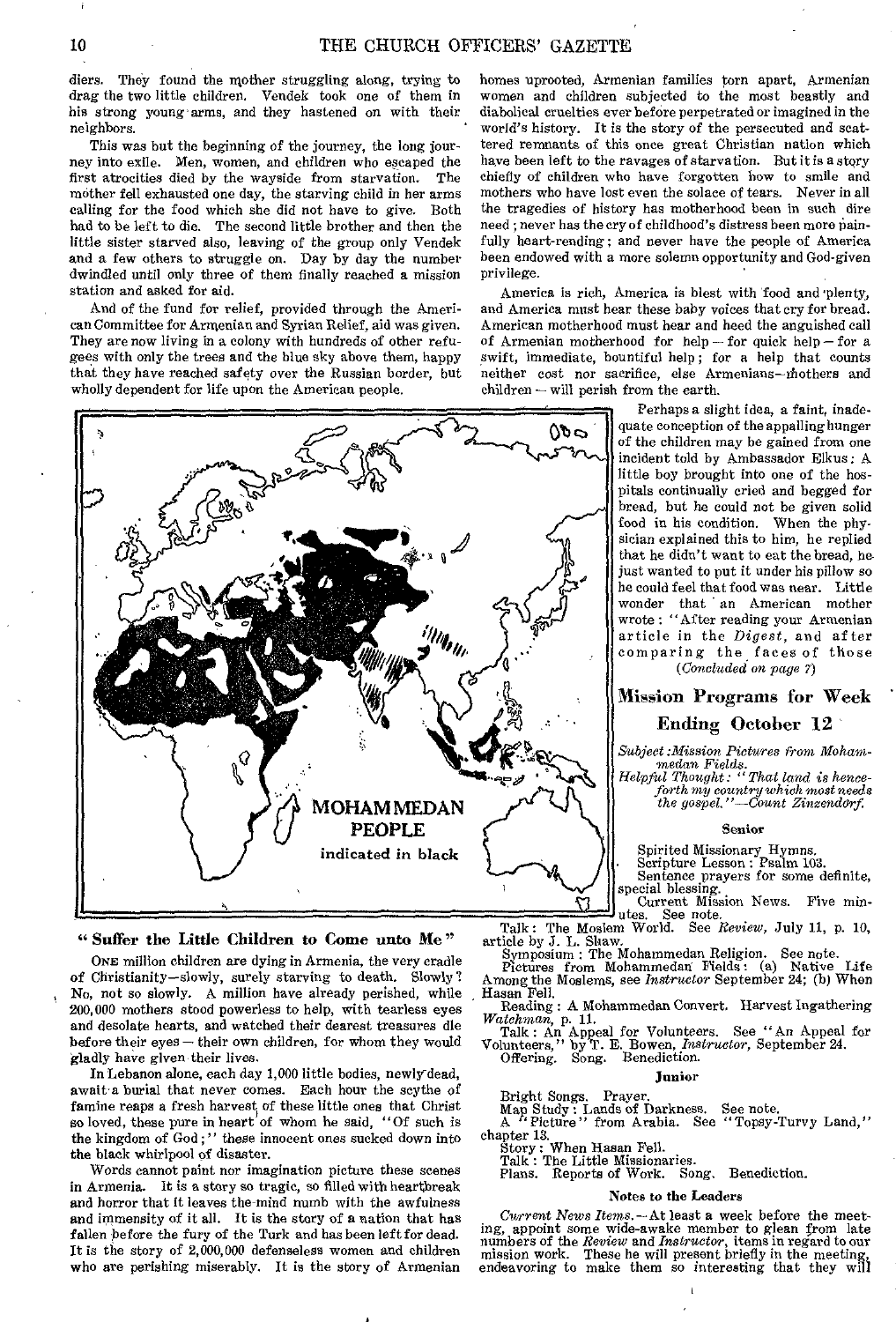arouse the society to manifest a deeper interest in missions.<br>The article, "Native Life Among the Moslems," should-<br>be studied and given orally, not read.

*Syniposium.* —This is based upon chapter twenty-two of "'Ventures Among the Arabs," one of last year's Reading Course books, and may be given by as many members as thought best. There are seven divisions to the chapter, but where-these are short two divisions might be assigned to the same person. Each dne should study his part carefully, and give it in his own *words.* 

The appeal at the close of the program should be made very earnestly, either by the leader or some one else who *Senses* the great need for the gospel in Mohammedan lands.

*Map Study.* —There is no map of Mohammedan fields in our regular set of Missionary Volunteer maps, as the tern-tory covered by these fields takes in parts of several continents. On this account, it will be necessary for each society to depend on home talent to prepare a map for use in the meeting. The sketch given here will furnish a guide. Be sure to arrange for a map of some kind, for you know "a missionary meeting without a map is a meeting hung in midair, and leaves no definite impressions."

#### When Hasan Fell

"JESUS loves me ! this I know, For the Bible tell me so ; Little ones to  $him -$ "

"A-ah-h-h !"

A wild shriek interrupted the singing and echoed through the courtyard, drowning out the words of the hymn.

Miss Peterson jumped and looked up just in time to see two small hands torn from the wall that ran around the edge of the roof and to hear the shriek die away in a prolonged sob.

"I wanted to hear ! I wanted to hear !"

"Son of evil! Thy father hath forbidden it! Thou shalt not listen to the accursed songs of the Christian school!"

It was a woman who spoke, and her voice was gentle, though it scolded, for little Hasan was the only son of Abu Hasan, the chief Moslem df Burkin, and except in this one matter of the Christian school, his mother rarely said "No."

" We will begin again !" said Miss Peterson gravely, as the crying died away in the distance.

All day long, above the murmur of lessons and the singsong of recitations, the teacher seemed to hear the sorry wail of Hasan. It was not the first, time she had seen two brown hands on the parapet, and more than once the shadow of a round little head had risen cautiously from the straightline shadow of the roof on the dust of the courtyard below.

All that day Miss Peterson watched the shadow of the roof line creep across the dust of the courtyard, but no round head rose cautiously from the line, no brown fingers clutched the low parapet of the roof.

Lessons were over. The girls at the mission house had finished supper and were gathered in Miss Peterson's room for prayers. Abu Youssef, the native preacher, had come in to read the Bible and had already announced: "We will read tonight of Elijah and the widow of Zarephath. 'It came to pass after these things that the son of the woman, the mistress of the house, fell sick  $-$ ''

At that moment a terrible cry rang through the village ; another ; and then another. Miss Peterson shuddered, for it meant that some one had died. She never heard that wail for the dead without longing from the bottom of her heart to bring to the people the glad message of Jesus' resurrection. The dismal sound continued. It grew so loud that Abu Youssef had to raise his voice as he read the story of the widow's son whom Elijah brought back from death to life.<br>"'Go on Abu Youssef!'' said Miss Peterson, quietly, "It"

"Go on, Abu Youssef!" said Miss Peterson, quietly, is my help that they will want."

She slipped out of the lamp-lit room into the courtyard, crossed to the outer gate, and drew back the bolts.

## *(Continued on page 15)*

## The Little Missionaries - A Guess Story

SOME little missionaries came to Arabia a few years before any of the American missionaries did, and have been coming ever since. Most of them were born in a country not far from Arabia, yet only one of them visited Arabia before Mohammed was born.

They never write reports of their work for the papers, yet I have seen a few splendid accounts of their work written on tablets of flesh with tears for ink. Because their work is done so much in secret and in out-of-the-way places, they are generally overlooked, and often underestimated,

They receive no salary and get along in the most self-denying way by fasting and living all together, packed like herrings, in a dark, close room, except when they go out into the sunshine on their journeys.

Most of them came to Arabia in the steerage of the big ships from London, but none of them were seasick at all throughout the entire voyage.

They never complain of being tired or discouraged, and never get fever nor cholera, although I have talked and slept with them when I had fever myself. Never yet has one of them died on a sick-bed. On one or two occasions I have heard of a small company of them being burned at the stake, but I was told that not a groan escaped from their lips, nor were their companions frightened the least bit. With my own eyes I have seen one or two of them torn asunder and trampled upon by those who hate Jesus Christ and his kingdom and his little missionaries. Yet the only sound to be heard, was the blasphemies of their persecutors, who could not answer them in any other way.

It is very strange indeed that when once one or two of them learn the language they are bound to their work by so many tiny cords of love that they seldom fall apart from their work, or fall out one with the other.

There are more than sixty different names and ages among them, yet they all have one family-accent. Some of them are medical missionaries and can soothe and heal broken hearts and prevent broken heads. There are two ladies among them, but they seldom go about alone, and the men do most of the preaching, especially in Arabia. Most of them are evangelists or apostles or teachers.

And their enterprise and push ! One of them told me the other day that he wanted *"to preach the gospel in the regions beyond"* Mecca, so that even there "every *knee should bow to Jesus."* You begin to see them everywhere in the Persian Gulf and around Muscat and Aden. Last year a few of them went to Jiddah with the pilgrims.

They dress very plainly, but often in bright Oriental colors (one just came in all in green); on one or two occasions I have seen them wear gold when visiting a rich man, but there was no pride about them, and they put on no airs in their talk.

How many of these little missionaries are there, do you ask? Over three thousand eight hundred forty visited and left the three stations of the Arabian Mission in the Persian Gulf last year. But, as I told you, they are so modest that only about a score of them sent in any account of their work, and that even came through a third party by word of mouth, I have heard it whispered that a faithful record of all their journeys and speeches is kept, but that these are put on file, to be published all at once on a certain great day, when missionaries all get their permanent discharge.

What a quiet, patient, faithful, loving body of workers' they are ! Even when it is very, very hot they never get out of temper as other missionaries sometimes do, after a hard day's work, when in a hot discussion with a bigoted Moslem. And yet how plainly they tell the truth ! They do not fear even a Turkish pasha ; but that is because they all obtain a Turkish passport and a permit to preach anywhere unmolested.

Unless you have guessed my riddle, you will want to know what these missionaries cost and why we do not employ more of them ; and who sent them out, and to what board they belong ; and who buys them new clothes of leather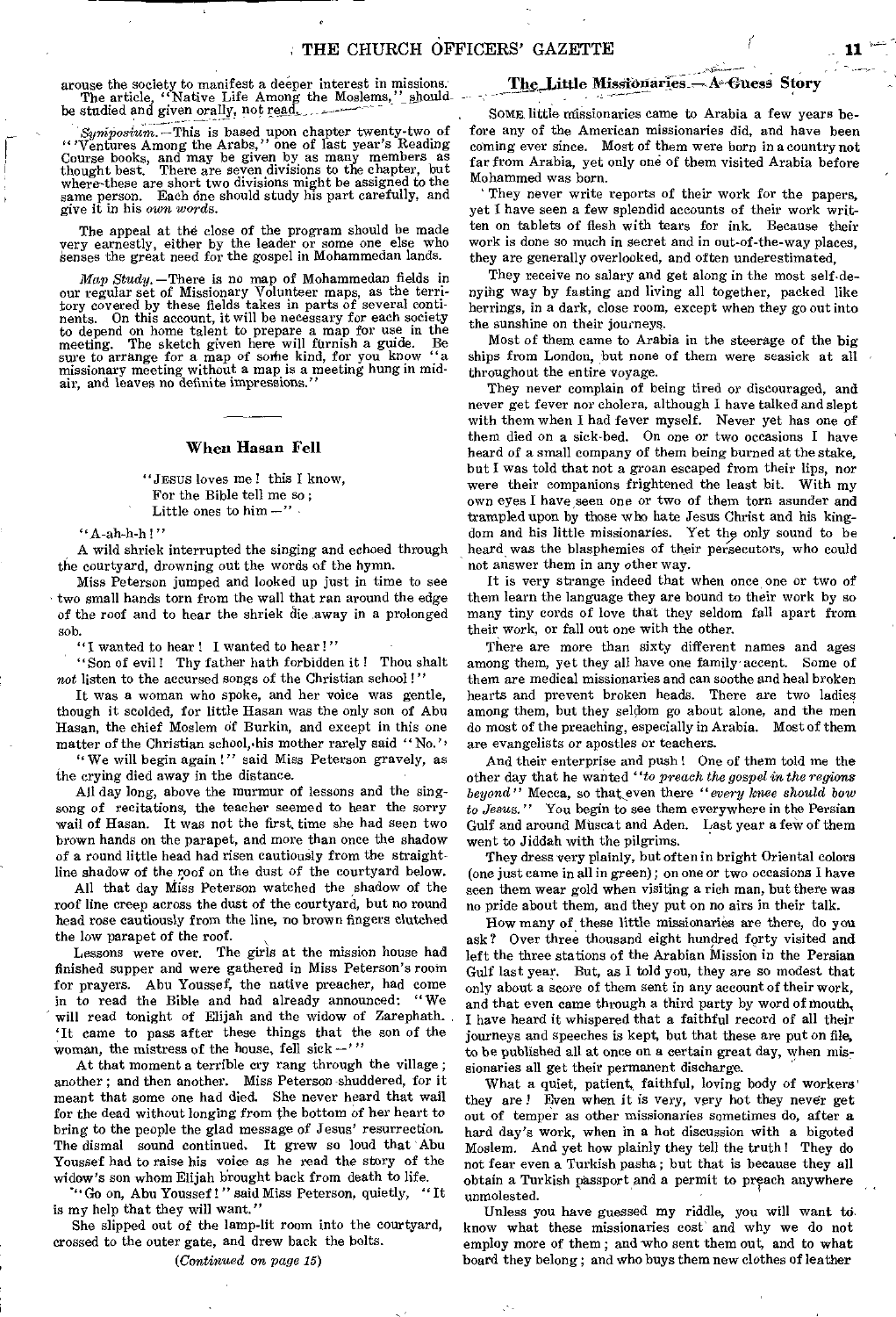and cloth; and what happens to them when their backs are bent with age and their faces furrowed with-sare.

But surely by this time you have guessed that the little missionaries are the books of the Bible. The two ladies are Esther and Ruth, and the four who go about the most are Matthew, Mark, Luke, and John.

And now may I ask you to pray for the little missionaries? Pray that they may prepare the way of the Lord all over this dark peninsula, from the palm' groves of Busrah to the harbor of Aden', and from the Gulf of Oman to the unholy cities 2- Mecca and Medina. — *Selected.* 

#### Map Talk: Lands of Darkness

THE dark night of Mohammedanism has settled over a very large portion of the world. This religion has more followers than any other religion. It does not recognize Jesus as the Saviour, and the people who believe in it are

The black portion of this map represents the Mohammedan people. You see it takes in. northern Africa, southwestern Asia, and much of India and Malaysia. (Point to these countries.)

There are about 250,000,000 Mohammedans in the world, or about one seventh of the entire population. Think of it ! And the sad part is, none of these people believe that Jesus<br>can save from sin. Mohammed, the founder of the Moslem<br>religion, lived about six hundred years after Christ. He was<br>born in Arabia, in the city of Mecca. (Show w every year he would retire to a cave for a month, where he pretended to receive revelations from the Lord. The doctrine which he taught the people sounds very simple. It is summed up in the few brief words, "There is no god but God; Mohammed is the prophet of God." Any one who will repeat this sentence sincerely, that is, believing th true, becomes a Mohammedan.

'his religion has spread until it has converts in every part of the globe; though, of course, the vast majority of them are in the Eastern Hemisphere. India has more Moslems than any other country. In Bengal alone (point to this province), there are 9,000,000, all utterly without Jesus and the blessed hope of the Christian.

The little children in Mohammedan lands do not receive good training, and millions of them are given no education whateter, Instead of the happy childhood that boys and girls in Christian lands enjoy, they are compelled to marry when only children, and must begin to bear burdens too heavy by far for their childish shoulders. Thousands and thousands of babies die every year who could just

One very hot day a missionary saw some women digging<br>holes in a rubbish heap near their home. "What are those<br>holes for?" she asked an English lady. "To put four poor<br>little babies in," was the reply. "These mites are all and each baby will be placed up to its neck in the hole."

Soon they put the poor babies in. Can you imagine it ?—<br>four little heads sticking out, all crying, all frightened,<br>buried in a rubbish heap! This is a superstitious rite that is performed on Friday afternoon. A loose basket is placed<br>over the head of each baby, and an old woman, a sort of<br>witch, strikes the top of each basket and calls out, "O<br>Satan, come and take back your children, and give us o It is thought that if Satan is in a good temper he will hear the cry and heal the babies. You will not be surprised when I tell you that usually the poor little things die, as a result of such rough treatment.

In Moslem countries no caution is taken to prevent the spreading of disease. Even smallpox is allowed to spread if it will. The people say, "Those whom God intends to live will live; those whom he means to die, will die. What dif-ference does it make? "

These people need Jesus, oh, so much! His love would change their hearts, make them clean, and help them to live good lives. Can we not pray more earnestly than ever that the gospel may make these dark lands bright with its blessed light?

## Prayer Meeting for Week Ending October 19

*Subject: The Investigative Judgment. (Consecration* service) *Motto: "They that feared the Lord spake often one to another : . . and a book of remembrance was written."* 

Senior

Morning Watch Review.<br>Appropriate Songs: "How Shall We Stand in the Judg-<br>ment ?" etc.

Two Short Prayers. Secretary's Report.

Leader's Introductory Remarks.<br>Bible Study: The Judgment.<br>Recitation : The Ledger of Heaven. See *Instructor* for

October 8.<br>
Talk : A View of the Judgment. "Testimonies for the<br>
Church," Vol. II, pp. 384-387.<br>
Remarks by the Leader : Faithfulness in Social Meeting.<br>
Consecration Service. Twenty minutes.

#### Junior

Song Service. Roll Call:' Repeating verses from memory. Sentence Prayers. Bible Study: Adapt from Senior. Talk : Weighing Hearts. Story : The Quaker Girl's Dream. Witnessing for Jesus.

#### Notes to the Leaders

Anciently the tenth day of the seventh month was a very solemn time for the people of God, as the high priest entered the most holy place to make atonement for the sins of the people. And how earnesily did the Israelites s hearts to see that every sin had been put away !

The tenth day of the seventh month corresponds to our October 22, and for this reason it seems appropriate to place the subject of the investigative judgment near the close of October.

We are living in the antitypical day of atonement. The investigative judgment which is now going on, is the great antitype of which the cleansing of the earthly sanctuary was but a figure. How important that we should search *our*  hearts and make sure that we are right with God !

The judgment has been in progress for seventy-four years. It cannot continue much longer. Now is the time to make our calling and election sure. Let this meeting bring home to each heart the need of a deeper consecration, and a putting away 'of sin.

#### Bible Study : The Judgment

( Study The Great Controversy," pages 479-491)

| 1. The Judgment Scene<br>Dan, $7:9$ , $10$ , $13$ ,    | The investigative judgment began<br>when Christ entered the most holy<br>place of the heavenly sanctuary.       |
|--------------------------------------------------------|-----------------------------------------------------------------------------------------------------------------|
| 2. The Books of Record<br>Dan, 7:10.<br>Rev 20:12, 13. | Books are opened in the judgment.<br>All are judged by the record in the<br>books.                              |
| a. Books of Sins<br>Eccl. 12:14.                       | Every deed is considered in the                                                                                 |
| Matt, 12:36, 37,<br>$1 \, \mathrm{Cor.} \, 4:5.$       | judgment.<br>Every word that we speak is recorded.<br>Even the secret motives of the heart<br>will be revealed. |
| b. Book of Life<br>Phil. $4:3$ .<br>Rev. 21:27.        | The book of life contains the names<br>of those who have given their hearts<br>to Jesus.                        |
| c. Book of Remembrance.                                |                                                                                                                 |
| Mal. $3:16$ , 17.<br>Neh. 13:14.<br>Ps. 56:8.          | In this book are written all the good<br>deeds of the righteous.                                                |
| 3. Standard<br>James 2:12.                             | The law of God is the standard by<br>which all are judged.                                                      |

*4. Judgment Begins with Righteous*  The judgment begins with the righteons.

 $\mathbf{r}$ 

E. 1.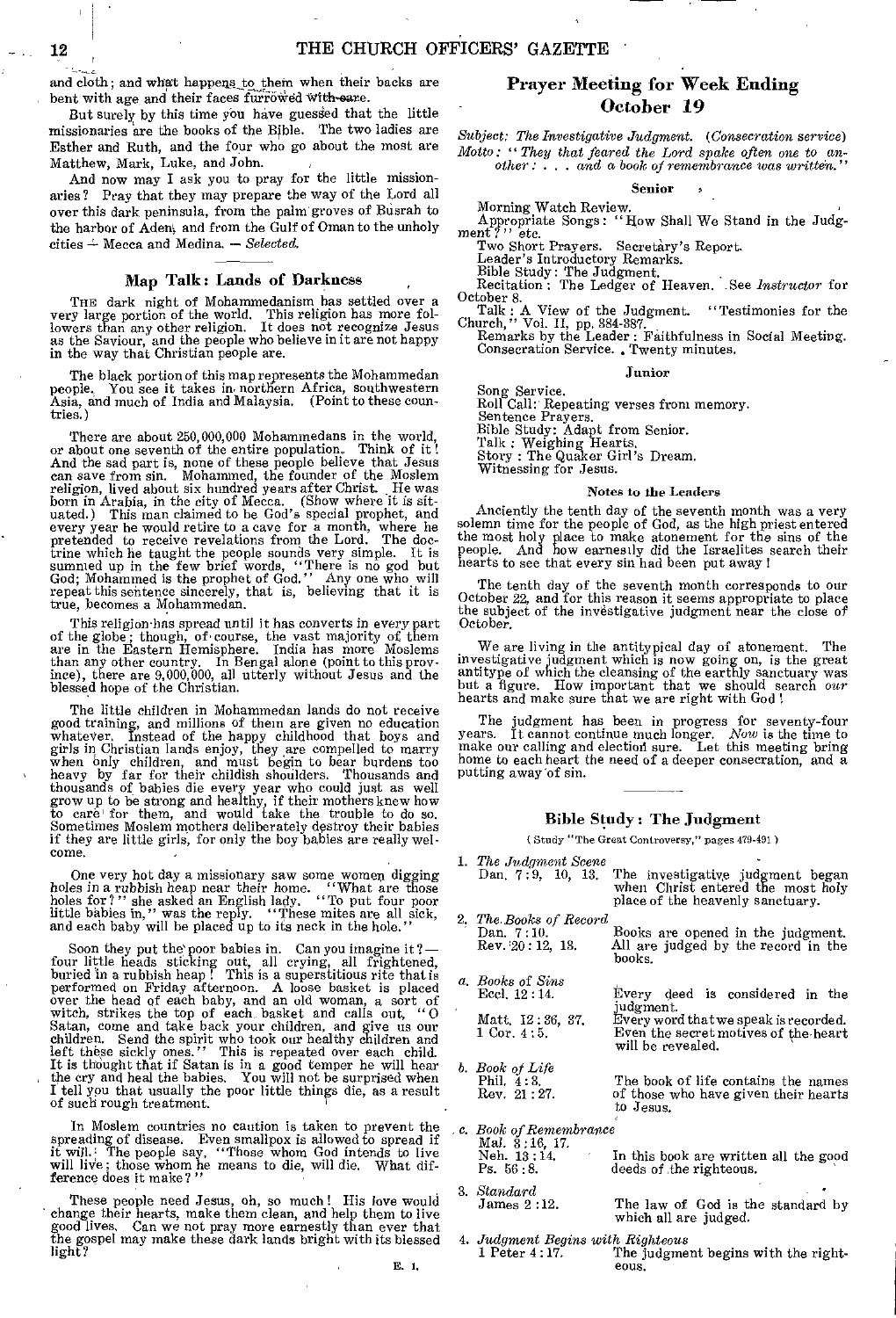*5. Christ* Our *Advocate* 

 $1$  John  $2:1$ . Christ pleads for all who have con-<br>Matt.  $10:31$ ,  $32$ . fessed their sins and accepted him as fessed their sins and accepted him as their Saviour.

*6. Blotting Out of Sin* Acts 3:19.

Isa. 48 : 25. Rev. 3:5.

*7. Final Sentence*  Rev. 22 : 11, 12.

Zeph. 2 :1-3.

Sins will be blotted out for those who

have repented. Names of the overcomers will be retained in the book of life.

Character will not change after this sentence is passed.

We should seek the Lord before this decree goes forth.

#### Note

"There are three phases of the judgment mentioned in the Scriptures, —the investigative judgment, preceding the sec-ond advent; the judgment of the lost world and wicked angels by Christ and the saints during the one thousand years following the second advent ; the executive judgment, or punishment of the wicked at the close of this period. The investigative judgment takes place in heaven before Christ comes, in order to ascertain who are worthy to be *raised in*  the first resurrection, at his coming, and who are among the living are to be changed in the twinkling of an eye, at the sound of the last trump. It is necessary for this to take place before the second advent, as there wi such a work between the coming of Christ and the raising of the righteous dead. The executive judgment on the wicked occurs after their cases have been examined by the saints dur-Since the thousand years. Rev. 20:4, 5; 1 Cor. 6:1-3. The investigative judgment is that which is announced to the world by the angel's message of Revelation 14:6, 7."—<br>"Bible Readings for the Home Circle."

#### Faithfulness in Social Meeting

AIL should have something to say for the Lord, for by so doing they will be blessed. •A book of remembrance is written of those who do not forsake the assembling of them-<br>selves together, but speak often one to another. The remselves together; but speak often one to another. nant are to overcome by the blood of the Lamb and the word of their testimony. Some expect to overcome alone by the blood *of* the Lamb, without making any special effort of their own. I saw that God has been merciful in giving us, the power of speech. He has given us a tongue, and we are accountable to him for its use. We should glorify God with our mouth, speaking in honor of the truth and his unbounded mercy, and overcome by the word of our testimony through the blood of the Lamb.

We should not come together to remain silent ; those only are remembered of the Lord who assemble to speak of his honor and glory, and tell of his power ; upon such the blessing of God will rest, and they will be refreshed. If all *moved*  as they should, no precious time would run to waste, and no reproofs would be needed for long 'prayers and exhortations ; all the *time* would be occupied by short, pointed testimonies and prayers. Ask, believe, and receive. There is too much mocking the  $Lord - too$  much praying that is not praying, and that wearies angels and displeases God ; too many vain, unmeaning petitions. First we should feel needy, and then ask God for the very things we need, believing that he gives them to us, even while we ask ; and then our faith will grow, all will • be edified, the weak will be strengthened, and the discouraged and desponding made to look up and believe that God is a rewarder of all those who diligently seek him.

Some hold back in meeting because they have *nothing new*  to say, and must repeat the same story if they speak. I saw that pride was at the bottom of this, that God and angels witnessed the testimonies of the saints, and were well pleased and glorified by their being repeated weekly. The Lord loves simplicity and humility, but he is displeased and angels are grieved when professed heirs of God and joint heirs with Jesus suffer precious time to run to waste in their meetings.

If the brethren and sisters were in the place they should be, they would not be at a loss to find something to say in honor ref Jesus, who hung upon Calvary's cross for their *sins.* If they would cherish more of a realizing sense of the condeseension of God in giving his only beloved Son to die a sacrifice for our *sins* and transgression, and *of* the *sufferings* and anguish of Jesus to make a way of escape for guilty man, that he might receive pardon and live, they would be more ready to extol and magnify Jesus. They could not hold their peace, but with thankfulness and gratitude, would talk of his glory and tell of his power. And blessings from God would rest upon them by so doing. Even if the same story were repeated, God would be glorified. The angel showed me those who ceased not day or night to cry, "Holy, holy, Lord God Almighty." "Continued repetition," said the angel, "yet God is glorified by it." Although we may tell the same story over and over, it honors God, and shows that we are not unmindful of his goodness and mercies to us. — *Ellen G. White.* 

### Weighing Hearts

#### *Text: Job 31: 6.*

#### *Blackboard Sketch: A pair of scales.*

You have all seen beetles, haven't you? Did you know that long- ago these insects were thought to be sacred by the people of Egypt? When a person died, a little beetle carved from a stone, called a scarab, was placed in his hand to grant him a safe entrance into the other world. The scarab was thought to be an emblem of immortality.

In the British Museum there are hundreds of these scarabs, and underneath each one is an inscription. One of these inscriptions reads thus: "A prayer that the weighing of the heart of the possessor in the Hall of Double Justice, before the guardian of the scales, may be found satisfactory."

This struck me as peculiar, and I began to study the matter. I *found* that the *Egyptians* taught that *after* death the person was conducted into the Hall of Truth and Righteousness by the god Anuhis, and that there were seated about the hall forty-two accusers who would accuse the person of forty-two terrible crimes. These he had to deny, and in order to be sure that he told the truth they did this remarkable thing, boys and girls  $-$  they weighed his heart. In the one side of the scale-they put his heart, and in the other the symbol for truth. If the weighing was satisfactory, his heart was restored to his body and he went to heaven. If not, and his heart was underweight, he was fed as a dainty meal to the hippopotamus that guarded the heavenly gardens. How queer it seems to weigh a fellow's heart, doesn't it? Yet that is just what Job is talking about in our text. "Let me that *is just what Job is talking about in our text.* be weighed in an even balance, that God may know mine integrity."

That is what the writer of Proverbs meant when he said "All the ways of a man are clean in his own eyes; but the Lord weigheth the spirits."

Think what wonderfully accurate scales God musthave. In one place we are told that he weighs mountains in the balances, and in another that he weighs such an airy, filmy nothing as spirit.

Men are able to make wonderful scales, such as that *in*  the mint where they can weigh from tons down to the millionth part of an ounce; but no man ever could weigh the heart *of a* man. God alone weighs that, and he weighs it in the scales with truth,,boys. We do not like the idea of being \_measured up with truth, but our hearts are constantly in God's scale.

There was a man in the olden days named Belshazzar, whose heart was weighed. You recall that story  $-$  how in the midst of the feast he saw a hand writing upon the wall, "Mene, mene, tekel, upharsin," - " thou art weighed in the balances and art found wanting."

Now, then, if this is all true, and we want to have hearts that weigh right in the day of God's *judging,* the best *thing we* can do is to weigh our hearts each day with truth in the other side of the scale. Let us check theni up every hour *of the day.* How *is* it now ? Are you telling truth now? Are you living truly now? Have you boys any secrets under those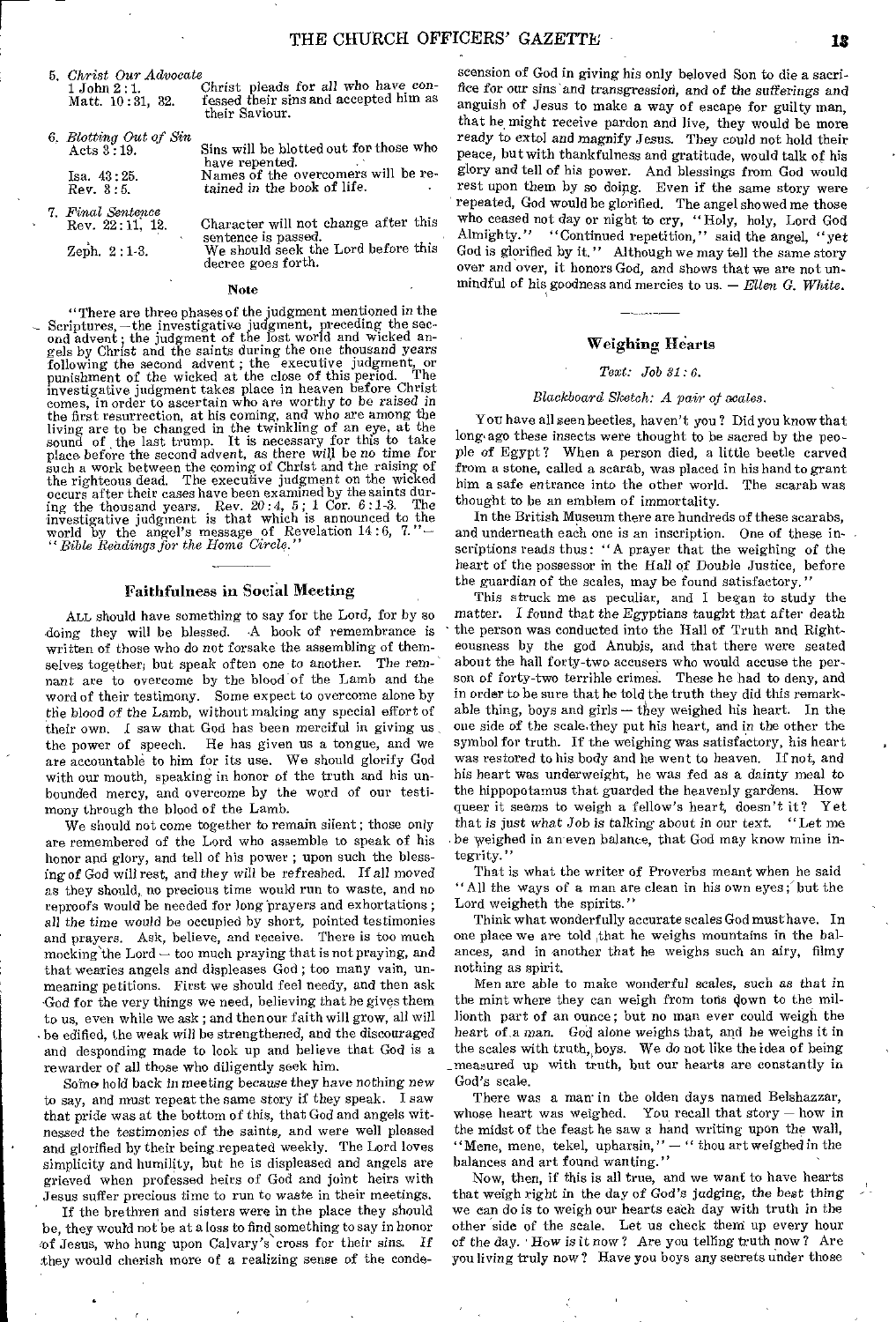manly breasts of yours that you dare not tell father ? Have you girls any treasures in your hearts that you would rather not show mother ?

Put your heart into the scale with truth today, and. then check up the balance daily, and you will find that if you are honest today there will not be much trouble by and by.

Shall we not all be willing to pray the prayer of the psalmist—" Search me, 0 God, and know my heart : try me, and know my thoughts : and see if there be any wicked way in me, and lead me in the way everlasting"?

*—Adapted from Robinson Bennett.* 

#### The Quaker Girl's Dream

I DREAMED I was on my way to school, when suddenly I noticed a great crowd on the green. People were hurrying to and fro, and when I asked what all this commotion was about, a girl said :

"Why, don't you know? It's Measuring Day, and the Lord's angel has come to see how much our souls have grown since last Measuring Day."

"Measuring Day!" said I; "measuring souls! I never heard of such a thing," and I began to ask questions; but the girl hurried on, and after a little I let myself be pressed along with the crowd to the green.

In the center, on a kind of throne, under the green elm, was the most glorious and beautiful being I ever saw. He had white wings ; his clothes were of shining white, and he had the kindest yet most serious face I ever beheld. By his side was a tall, golden rod, fastened upright in the ground, with curious marks at regular intervals from top to bottom. Over it, in a golden scroll, were the words, "The measure of a perfect man."

The angel held in his hand a large book, in which he wrote the measurements as the people came up in regular turns at the calling of their names. The instant each one touched the golden measure a most wonderful thing happened. No one could escape the terrible accuracy of that strange rod. Each one shrank or increased, to his true dimensions — his spiritual dimensions, as I soon learned, for it was an index of the soul growth which was shown in this mysterious way. The first few who were measured after I came I did not know; but soon the name of Elizabeth Darrow was called. She is the president of the Society for the Aid of the Destitute, and she manages ever so many other societies too, and I thought, Surely Elizabeth Darrow's measure will be very high indeed.

But as she stood by the rod, the instant she touched it she seemed to grow shorter and shorter, and the angel face grew very serious as he said: "This would be a soul of high stature if only the zeal for outside works which can be seen of men had not checked the lowly, secret graces of humility and trust and patience under little daily trials. These, too, are needed for perfect soul growth." I pitied Elizabeth Darrow as she moved away, with such a sad and surprised face, to make room for the next.

I never was more astonished in my life than when the next person taking her stand by the rod immediately increased in height till her mark was higher than any I had seen before, and her face shone so I thought it must have caught its light from the angel who smiled so gloriously that I envied poor little Betsy, whom before I had rather looked down upon. And as the angel wrote in the book, he said, "Blessed are the poor in spirit: for theirs is the kingdom of heaven.'

The next was Lillian Edgar, who dresses so beautifully that I had often wished I had such clothes and as much money. The angel, looked sadly at her measure, for it was very low, so low that Lillian turned pale as death, and her beautiful clothes no one noticed at all, for they were quite overshadowed by the glittering robes beside her. And the angel said in a solemn tone : "0 child, why take thought of raiment? Let your adorning be not that outward adorning or putting on of apparel, but let it be the ornament of a meek and quiet spirit, which is in the sight of God of great price. Thus only can you grow like the Master."

Old Jerry, the cobbler, came  $\text{next}-\text{poor},$  old, clumsy Jerry. But as he hobbled up the steps, the angel's face fairly blazed with light, and he smiled on him, and led him to the rod ; and behold, Jerry's measure was higher than any of the others. The angel's voice rang out so loud and clear that we heard it saying : "He that humbleth himself shall be exalted."

And then, oh, my name came next! I trembled so I could hardly reach the angel, but he put his arm around me and helped me stand by the rod. As soon as I touched it I felt myself growing shorter and shorter, and though I reached and strained every nerve to be as tall as possible, I could only reach Lillian's mark — Lillian's, the lowest of all, and I had been a member of the church for two years !

I grew crimson with shame, and whispered to the angel : "0, give me another chance before you mark me in the book as low as this. Tell me how to grow. I will do it all so gladly, only do not put this mark down."

The angel shook his head sadly. "The record must go down as it is, my child. May it be higher when I come next time. This rule will help you : ' Whatsoever ye do, do it heartily, as to the Lord, and not unto men.'"

And with that I burst into tears, and awakened to find myself crying. But, oh, I shall never forget that dream 1 I was so ashamed of my mark ! — *Selected.* 

## Program for Week Ending "October 26

*Subject: The "Youth's Instructor."* 

*Blackboard Motto: "The Youth's Instructor in Every Home."* 

#### Senior

Roll Call: Respond with Morning Watch Texts. Harvest Ingathering Reports. Five Minutes. Talk : The Value of Wholesome Reading. See *Instructor*  Of October 15.

Special Music. Talk : The History of the *Youth's Instructor.*  Round Table: What they Say About the *Instructor.* See note.

Question Box: Cross-questioning. See note. Talk : How to Reach Our Goal. See *Instructor of* Octo-

ber 15.

Plans for Work. Offering. Benediction.

#### Junior

*Subject: "Little Sunshiners."* 

*Thought to Remember:* 

*"Little gifts are precious, If a loving* heart *Help the busy fingers As they do their part."* 

Morning Watch Review. To be given by seven Juniors. Talk by the Leader.

Story : The Sunshine Basket. See *Instructor* of October 15. Lesson Review. See note.

" Sunshine Plans." Song. Benediction.

#### Notes to the Leaders

Surely our fine young people's paper, the  $Youth's In-  
structor$ , is deserving of special boosting at least one day in<br>the year. Let us make this program a means of doubling<br>the present subscription list, if possible.

*Round Table.* —Call upon several enthusiastic *Instructor*  readers among your members, to tell what *they* think of our paper. They should be asked a week early to prepare for this, and it might be well to suggest that each one mention some article or series of articles which they have found especially helpful. The leader should also have something to say of the value of the *Youth's Instructor*.

*Cross-Questioning.* —The questions prepared for this ex-ercise are based upon the *Instructors* of July 2 and 9. If yon have failed to preserve these papers, and are unable to secure them for the preparation of your program, similar questions may be arranged on more recent numbers of the *Instructor.*  Give the questions out in plenty of time so that each one will be prepared with a good answer; then ask the questions in the meeting, or have them written on the blackboard, asking those who have the answers to respond in turn.without being called upon. Do not allow more than ten minutes for this exercise; conduct it briskly. Its purpose is to show the society what interesting material the *Instructor* contains.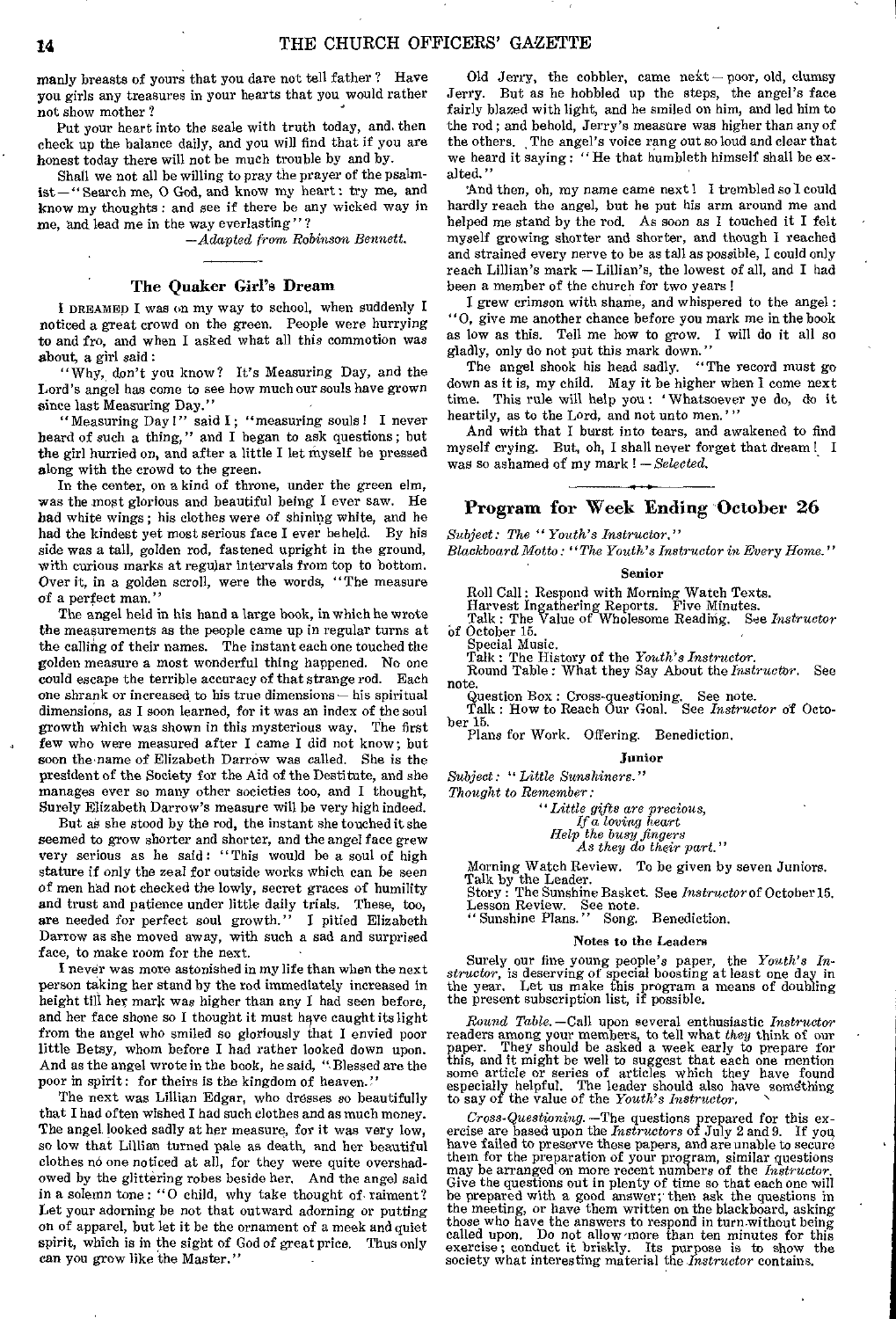The aim of the Junior lesson, "Little Sunshiners " is to draw the attention of the children to the thought of giving to others. We may show our heavenly Father that we love him for all his good gifts to us, by making some one else happy. If we really love we shall want to give.

*Lesson Review. —* Let the children retell the story of Mary's gift to Jesus.

Before closing the meeting suggest a way in which the children may be 'Little Sunshiners." The following hints may be helpful :

If you were poor or sick, what would, you like to have in a sunshine basket? Look over your *things* and see if you can find anything good enough to *give away.* 

Ask mother to let you send a card to Some old person or sick neighbor, as a surprise.

Perhaps some of you have a book or a game that you can *give* away, or perhaps you can do an errand, or take a flower to some one. Then you will be little sunshiners, and find, just as the children did, that it is more blessed to give than to receive.

Try to have an unselfish spirit, like Jesus, every day, and remember that what is done for his children is really done for him.

## Cross-Questioning

## "Instructor" July 2

1. Two hundred pounds of white bread thrown into the garbage! Does it seem possible in these strenuous war times? What city was guilty of such *waste?* 

2. A diamond-studded Bible worth \$1,000,000 was discov-Where was it found and by whom?

3. Describe the giant German airplane launched May 19, which killed America's most illustrious flyer.

4. How many cans of fruit and vegetables were put up by the women of this country last summer ?

5. In the beautiful poem, "The Faith of a Child" how was little Bobbie's prayer for the baby answered by the children's Friend?

6. What monarch eats daily from golden dishes, employs thirty chefs, and pays out \$2,500 a week in wages to those employed in his service?

7. Doesn't it seem reasonable to suppose that a fish which swallowed an octopus weighing 1,500 pounds might also be large enough to swallow a Jonah? Give the details of the discovery *of* such an animal as told in this issue of the *Instructor.* 

S. How many thousand clerks *does* the owner of Wool-worth's five-and-tentcent stores employ?

9. Tell the story of the Plattsburg taxi driver who became a captain.

10. To what organization were two one-hundred-milliondollar gifts recently made?

#### "Instructor" July 9

1. In what article do you find the interesting subhead, " Six Thousand Miles to an Education " ?

2. What answer was given to the first question in the Counsel Corner of July 9 ?

3. What needed lesson is taught in the article, "That Christmas Gift "?

4. What interesting information is given in the article called "Three Guesses "?

5. How did the sweet song, "Jesus, Lover of My Soul," save a soldier's life ?

6. In4the article entitled, "The Art of Having Time," how did grandfather apply the command, " Gather up the fragments;" and how did Suzanne and Ruth show that they approved ?

7. What is " wound shock " which causes the death of 20,000 soldiers every year? What very peculiar cure has been found for it?

8. Isabel's " Tempermental Garden" resulted in what fine piece of good fortune?

9. What great blessing has just come to Hawaii through a recent enactment of the United States Congress?

10. Imagine a church built entirely from empty boxes I Who were the ingenious carpenters that accomplished this novel feat?

### Junior Leader's Talk

JESUS had some very dear friends who lived in a little town called Bethany, which was near the city of Jerusalem. They were Mary and Martha and their brother Lazarus. Whenever Jesus came to Jerusalem, he would stay in Bethany for a little visit with these friends. They loved to have him come to their home, and they made his visit very pleasant. Martha would cook good things for him to eat. Mary would take a low chair and sit near him and listen to all that he said.

One day a great sorrow came to this happy home. Lazarus, the brother, was sick. The sisters sent a message to Jesus, saying, "Lord, behold, he whom thou lovest is sick." They felt sure that Jesus would help them. Jesus did come, and Lazarus was made well and strong again. How thankful they all were, and how much they wanted to show Jesus that they loved him !

Another time when Jesus came *to* Bethany, Mary, Martha, and Lazarus made a party for *him.* They invited their friends to come to the supper that they had prepared. Martha waited upon the table. Mary, too, wanted to do something for Jesus. She wondered what she could do. *She*  thought of all her treasures, She had a beautiful alabaster vase that had cost much money. It was filled with a sweet perfume, also very expensive. To get the perfume out, the vase had to be broken. Mary said to herself, "This perfume is the most precious thing I have, and I am going to give it to Jesus." (Sketch a vase.)

The guests were reclining on couches around the table, for this is the way people ate their dinner in those days. (Show a picture.) Every one's feet were bare; their shoes had been left outside the door. Mary came into the dining-room with her precious *gift.* She went up to the couch where Jesus was, and, breaking the vase, she poured some of the perfume on his feet. The delicious odor filled the room, and every one looked up to see what it was.' This perfume was so very expensive that usually only a few drops would be used at a time, but Mary had emptied the vase, Some of the guests said, "How very wasteful Mary is ! That perfume might have been sold for much money to give to the poor." Jesus knew why Mary had given him that gift. He knew that she wanted to show her love for him, so he said, "Do not blame her; she has done a beautiful thing. She has given me the most precious thing *she owns,* because she loves me."

It made Jesus very happy to have Martha and Mary show their love to him. It will make our dear friends happy if we will show how grateful we are for all their kindness to us. The heavenly Father wants us to give to those we love. We cannot give to Jesus *as* Mary did ; yet, if we give to make others happy, we are really *giving* to him.— " *God's Loyal Children."* 

#### When Hasan Fell

#### *(Continued from page 11)*

The door burst in with a crash. An Arab stood there, white against the blackness of the night. It was the *father of Hagan. He* was trembling all over.

"It is thou — accursed of Allah !— it is thou that hast killed Hasan — *my* son ! By the beard of the prophet, thou shalt suffer  $l$  May all  $-$  "

"Stop!" Miss Peterson spoke sharply.

The man stared down at her in amazement.

"What is the matter ?" continued *Miss* Peterson. "I have not seen Hasan today. He was on the roof this morn*ing,* and some one took him away crying."

"He is dead!" the Arab said shortly, a sob choking his voice.

"Dead? Hasan?"

"Aye, dead! It is the will of Allah, - but cursed be she through whom Allah works his will I"